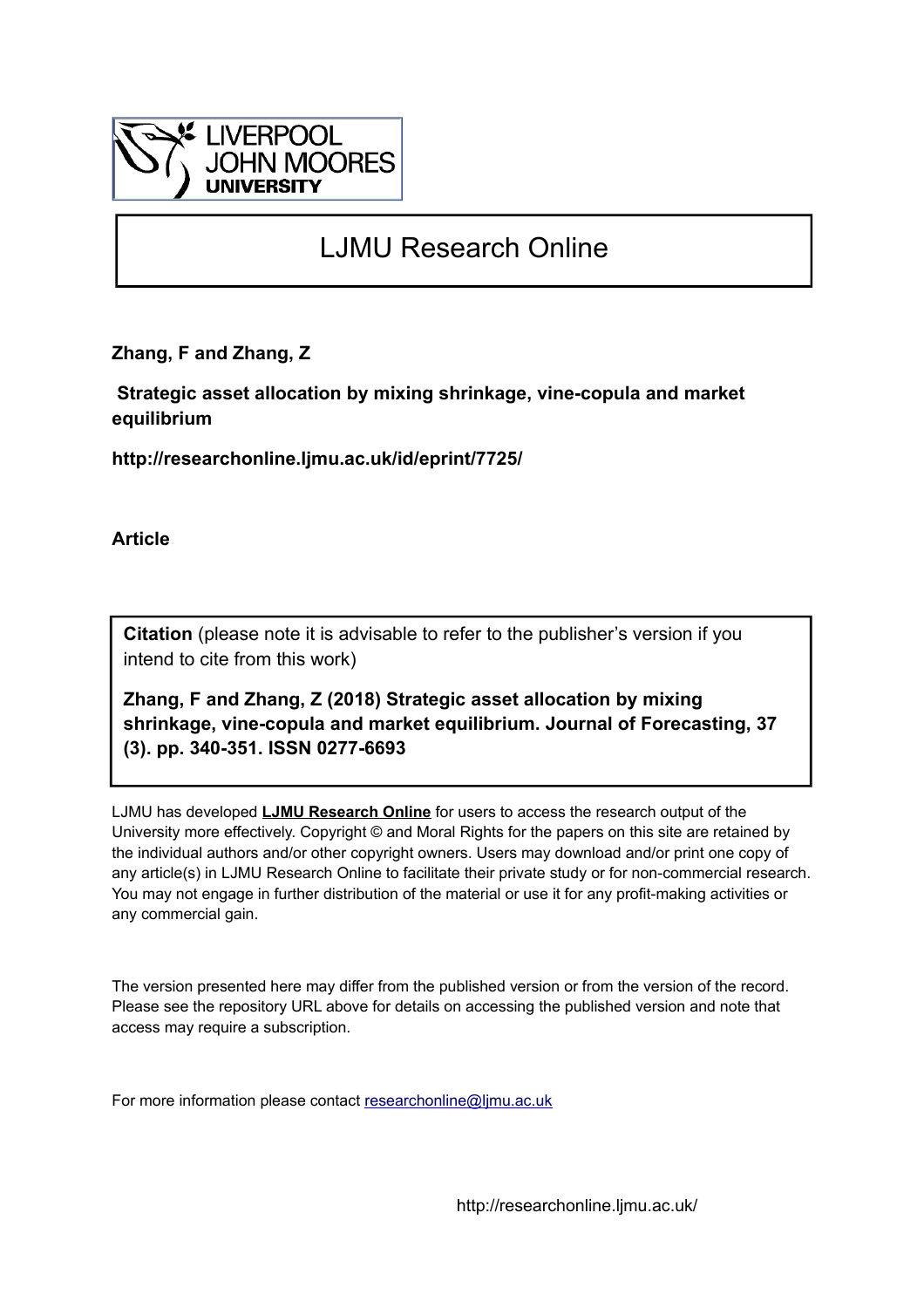# **Strategic asset allocation by mixing shrinkage, vine-copula and market equilibrium**

Fan Zhang<sup>a\*</sup>, Zhichao Zhang<sup>b</sup>

<sup>a</sup> Liverpool Business School, Liverpool John Moores University, Liverpool, L3 5UG, UK <sup>b</sup> Durham University Business School, Durham, DH1 3LB, UK

#### **Abstract**

<u>.</u>

We propose a new portfolio optimization method combining the merits of the shrinkage estimation (Jorion, 1985, 1986 and 1991), vine-copula structure (Aas and Berg, 2009), and Black-Litterman model (Black and Litterman, 1991 and 1992). It is useful for many investors to satisfy simultaneously the three investment objectives, estimation sensitivity, asymmetric risks appreciation and portfolio stability. A typical investor with such objectives is a sovereign wealth fund (SWF). We use China's SWF as an example to empirically test the method based on a 15-asset strategic asset allocation problem. Robustness tests using subsamples not only show the method's overall effectiveness, but also manifest that the function of each component is as expected.

JEL classification: C11; C61; G11; G15; G17; G23

Keywords: Portfolio management; Estimation risk; Asymmetric risk; Views blending; Bayesian forecast

<sup>\*</sup> Corresponding author: Liverpool Business School, Redmonds Building, Brownlow Hill, Liverpool, L3 5UG, UK. Tel: +44 (0)151 231 4743

E-mail addresses: [F.Zhang@ljmu.ac.uk](mailto:F.Zhang@ljmu.ac.uk) (Fan Zhang)[; zhichao.zhang@durham.ac.uk](mailto:zhichao.zhang@durham.ac.uk) (Zhichao Zhang)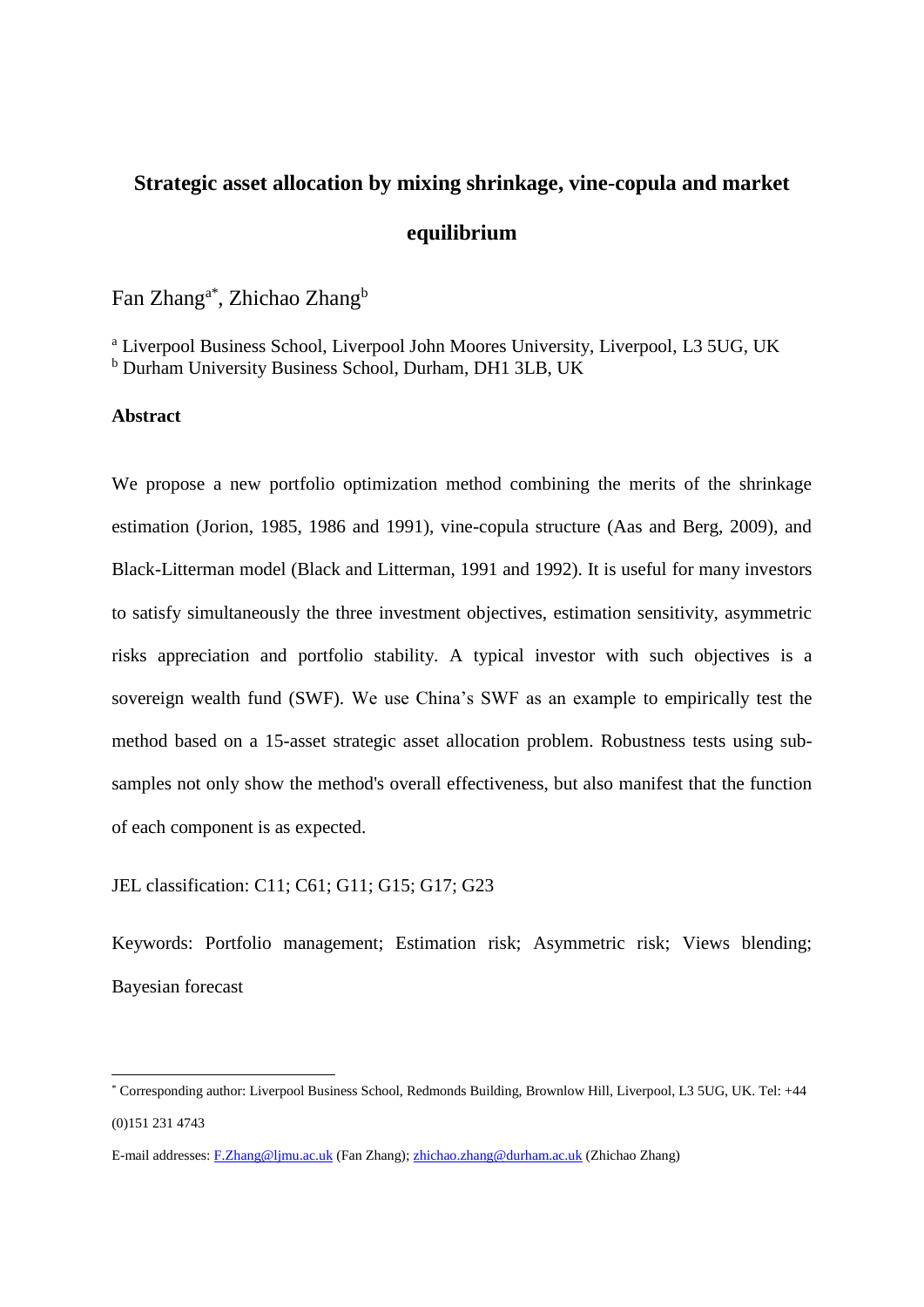#### **1. Introduction**

China Investment Corporation (CIC), the relatively young sovereign wealth fund (SWF) of China, has attracted much attention since its inception on 19 September, 2007. Due to the huge amount of foreign exchange reserves it can tap into, many are curious about its identity as an international investor, its investment objective and its strategic asset allocation (SAA). This specific instance and many others alike motivate us to find a portfolio optimization method to suit the demands for such long-term institutional investors' SAA decisions.

The three features of financial efficiency, good risk appraisal and allocation efficacy have intuitive importance to portfolio management, and therefore each of these aspects has been well developed. It is interesting to ask whether it is possible to combine the three elements together for investors with all three investment objectives simultaneously.

With respect to allocation efficacy, by which we mean stability of portfolio as well as level of diversification, the mean-variance analysis has been criticized. The most frequently applied solution is that proposed by Black and Litterman (1991, 1992) and further developed by He and Litterman (1999), and Satchell and Scowcroft (2000). They utilize the Bayesian rule to combine analysts' forecasts with the market equilibrium. This differs from the mean-variance method where the forecasts for every asset return are derived from the historic data. Based on the efficient market hypothesis, this method incorporates the market view as the basis for forecasting the future returns.

With respect to good risk appraisal for SAA, many papers discover the asymmetric dependence feature in asset returns (Longin and Solnik, 2001; Ang and Chen, 2002; Bae *et al.*, 2003; Hong *et al.*, 2007; Wang, *et al.*, 2013; Balla, *et al.*, 2014). Some assets are more likely to go down together, thus diminishing the effect of diversification. In the multivariate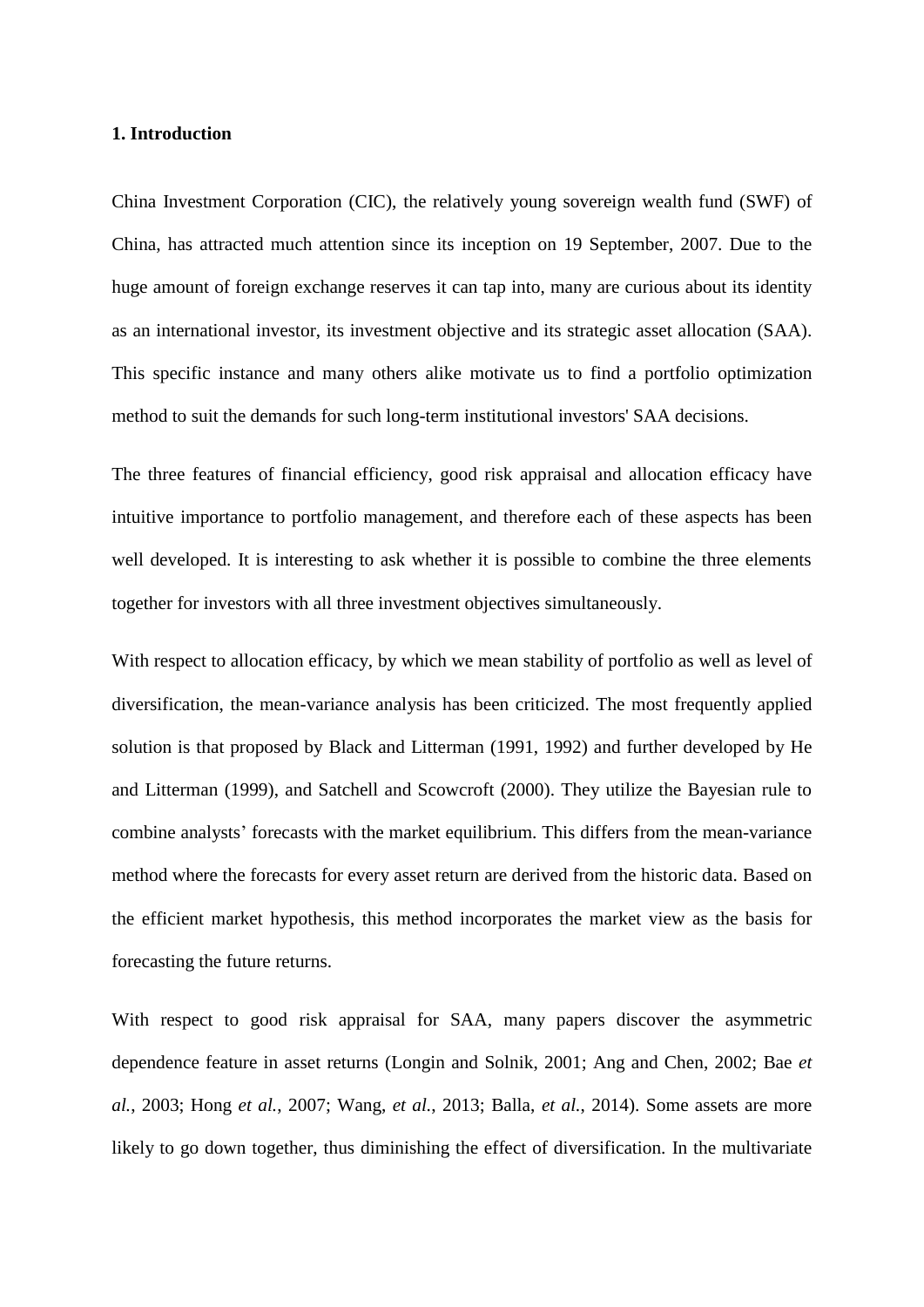backdrop, asymmetric dependence, distinctive from asymmetry in marginal distributions, has also been proven to influence on asset allocation decisions (Boubaker and Sghaier, 2013; Leal and Mendes, 2013). In addition, the fat-tail feature means that extreme losses would be underestimated if the common Gaussian distribution were assumed, as in the mean-variance analysis. Therefore, the copula method is important for risk management in asset allocation. The application of copula method in financial series estimation is developing rapidly. In particular, the vine-copula (Aas, *et al.*, 2009) offers flexible tools to handle risk management in multivariate portfolio problems.

Another important issue in portfolio management is the 'estimation error'. Many papers attempt to deal with the estimation problem (Barry, 1974; Jorion, 1986, 1991; Pástor, 2000; Pástor and Stambaugh, 2000). This problem is closely related to the robustness of the optimal asset allocation and the accuracy of the model's predictability. Hence, proper treatment in this regard is expected to improve the overall financial performance of the portfolio management process. Estimation is the first stage in almost every portfolio optimization model. However, if the possibility of estimation error is neglected, using different sets of observations from the same distribution can often lead to different results as to the underlying distribution. In response to this issue, Jorion's (1991) shrinkage method is widely applied, and has been proved to be effective in many cases. We intend to incorporate this into our method and expect it to be able to improve the overall financial performance (profitability) in our case.

In the same field, several papers attempt to improve on asset allocation problems for the central banks in terms of the previous three aspects. Petrovic (2011) and Leon and Vela (2011) apply the Black-Litterman model for central banks. They recognize the potential of the Black-Litterman for allocation efficacy and combine the market equilibrium with investors' opinions. Barros Fernandes *et al*. (2012) use the Black-Litterman plus re-sampling techniques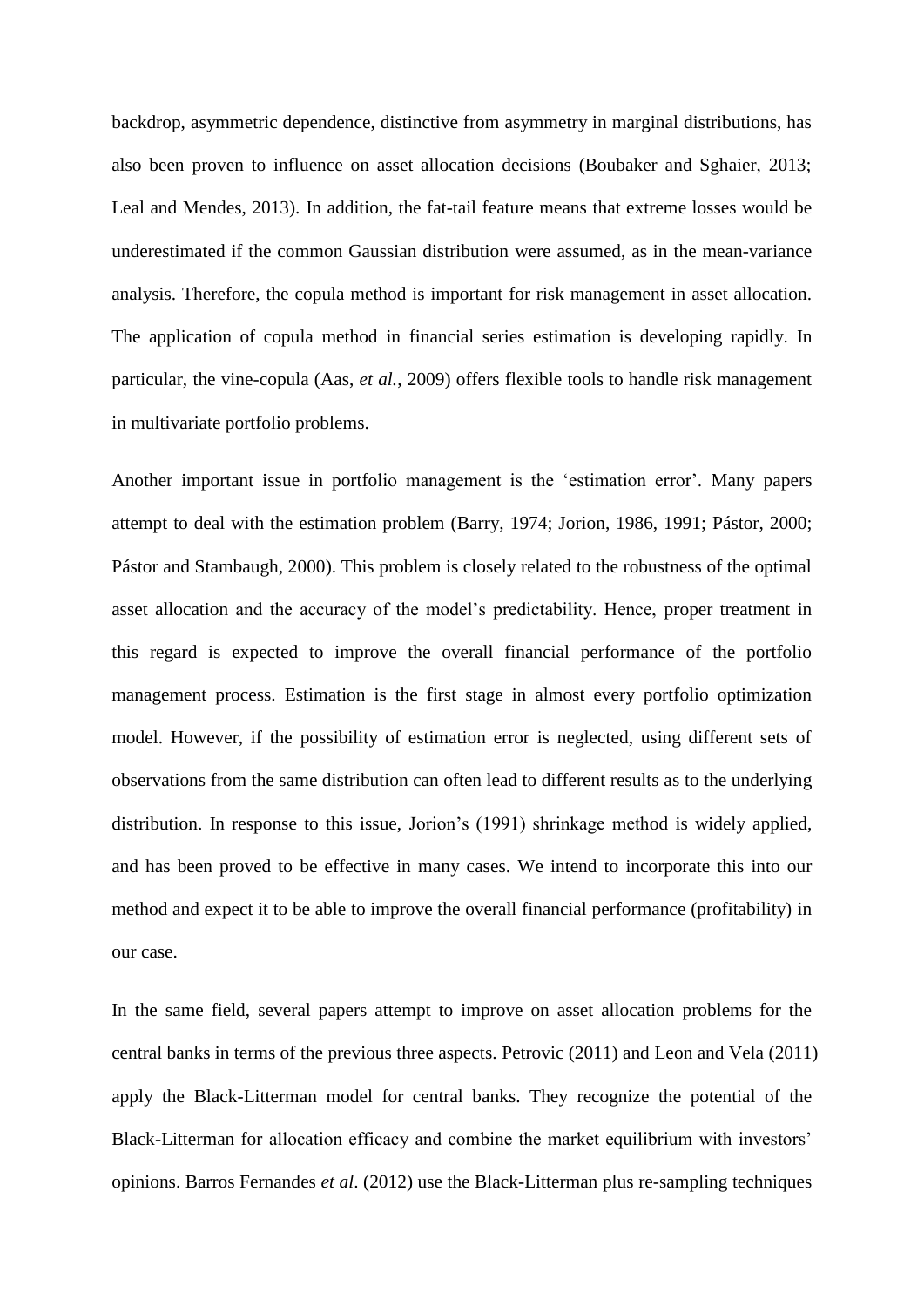to deal with the estimation error. However, the re-sampling method is less intuitively appealing and less theoretically founded than the Bayesian method used in Jorion (1991) and others for estimation error. The method in their paper also lacks our copula risk appraisal ability. Another reason for choosing Jorion's shrinkage estimation over the re-sampling technique is that the estimation of vine-copula structures in high dimensional situations entails the high cost of computer power. In the re-sampling procedure, the repeated estimations of the copula parameters would take too much time to justify its advantage over the shrinkage estimation, presuming such an advantage does exist.

In the following sections, first in Section 2 the methodology is proposed and elaborated. In Section 3, we provide empirical analysis on the case of CIC, targeting the overall effectiveness of the method as well as the implications for each Bayesian combined component. In the final section, we conclude and point out limitations of this research.

#### **2. Methodology**

#### *2.1 Bayesian linkage for three components*

The three components we intend to incorporate in order to postulate a joint distribution are the above mentioned market equilibrium for robust portfolio, shrinkage estimation for estimation error and vine-copula for risk appraisal. It is important that these are connected in an intuitive manner. We are enlightened by the Black-Litterman approach for joining the market view and investors' views using the Bayesian theorem. The combination of the three components can be interpreted intuitively using the method and it is written as:

$$
f(r|r_{shrink}, \pi, \Sigma, \theta_{copula}) = \frac{f_1(r_{shrink}|r, \theta_{copula}; \pi, \Sigma) f_2(r|\pi, \Sigma; \theta_{copula})}{\int f_1(r_{shrink}|r, \theta_{copula}; \pi, \Sigma) dr}
$$
(1)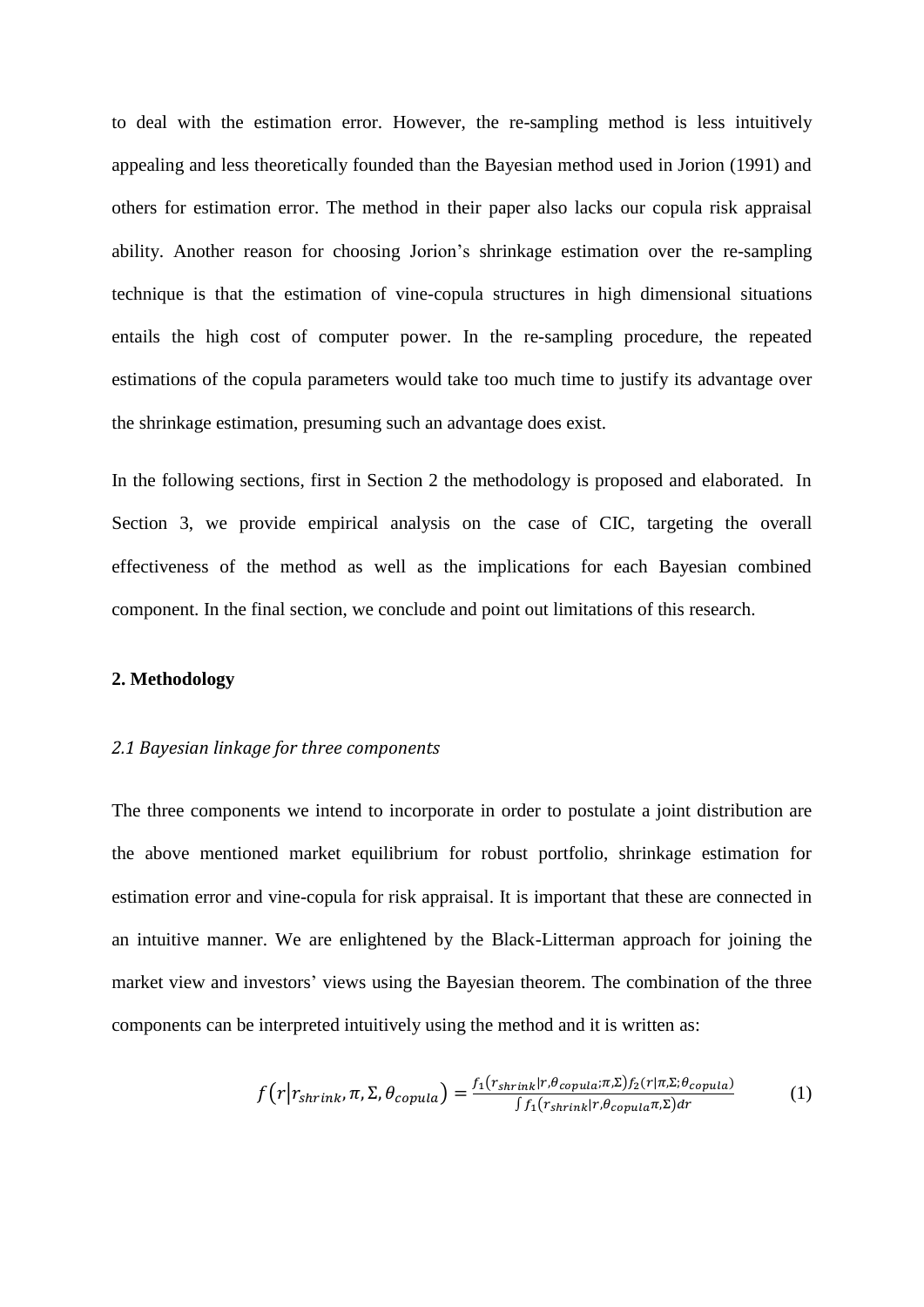In our theory of Bayesian connection for the three components, the prior distribution represents the market view of the returns.  $f_2(r|\pi, \Sigma; \theta_{couula})$  is assumed to be Gaussian distribution with mean values as predicted by the market equilibrium. Based on the prior, the investor expresses her view conditional on the market view return from the prior. The return should follow a distribution with mean as the market prior and a copula dependence structure as estimated from data. This means that the investor assumes that in the long run the returns should return to the equilibrium, but it is possible that the returns would deviate from the equilibrium in a manner predicted by the short run copula dependence pattern, and the shrinkage estimated returns represent the deviated short run returns. The Bayesian theorem approach of combination of different views is theoretically founded, compared to Meucci's (2009 and 2010) more subjective Black-Litterman copula opinion pooling and the entropy minimization method.

#### *2.2 Prior*

The prior distribution expresses the market view. Its design is inspired by the Black-Litterman model for incorporating the market equilibrium. It assumes that the Capital Asset Pricing Model (CAPM) is established in the long run and the derivation of the equilibrium returns of the assets is a process of inverse optimization of the market portfolio. If we write  $\Sigma = Cov(\mu, \mu')$  to be the covariance matrix of the risky assets, then:

$$
\pi = \delta \Sigma w_m \tag{2}
$$

where  $\delta = (\mu_m - r_f)/\sigma_m^2$  is estimated from data.  $\mu_m$  and  $\sigma_m^2$  is the market index's mean and variance, and  $r_f$  is risk free return. Also estimated from the data is the covariance matrix  $\Sigma$ ,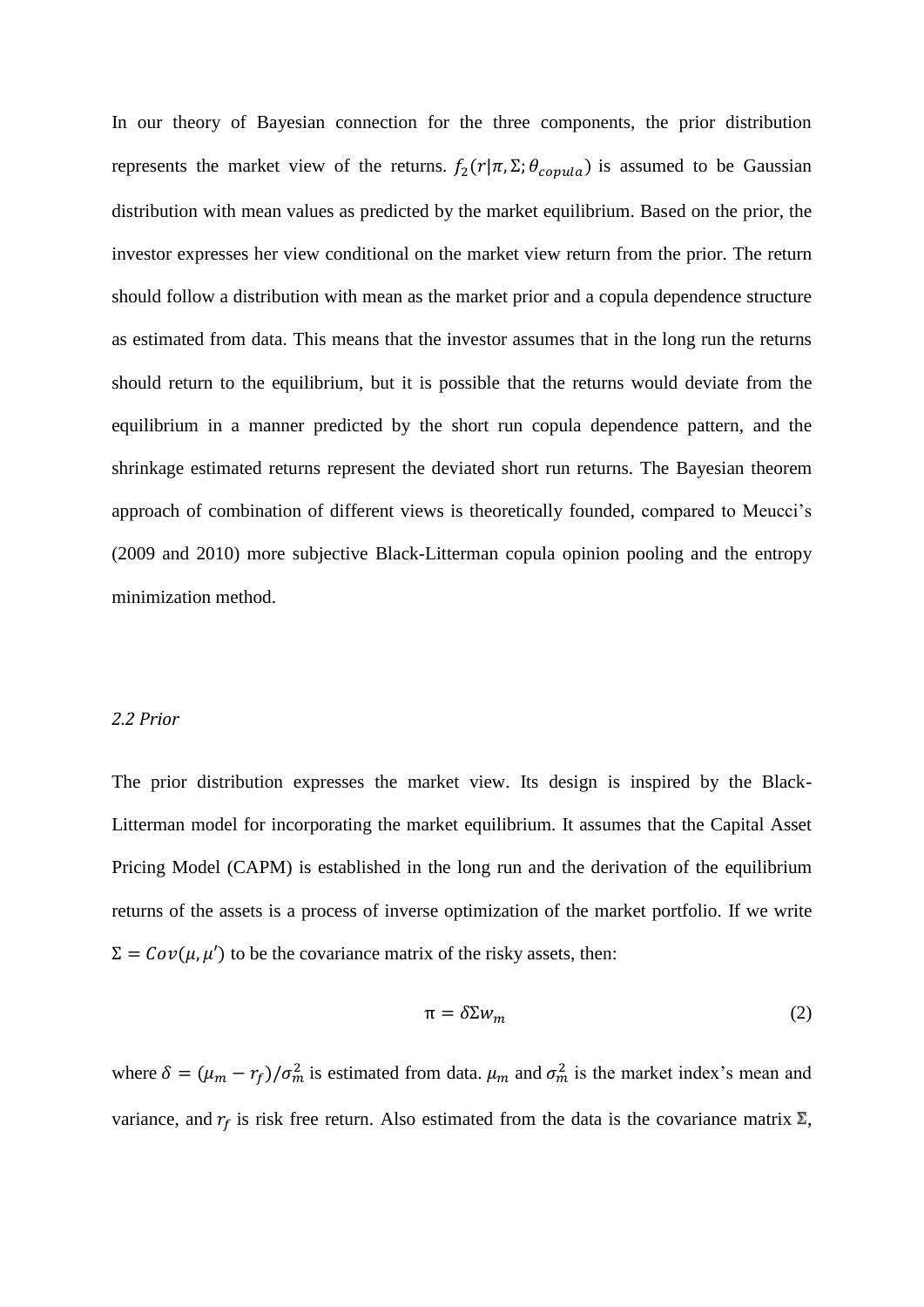and the market weight  $w_m$  is known. The market equilibrium  $\pi$  is thus generated to be more robust than the sample estimates of the returns.

Actually in the inverse optimization problem, the Markowitz portfolio optimization can be achieved if and only if Equation (2) is established for any  $\delta \ge 0$  (Bertsimas *et al.*, 2012). The determination of  $\delta$  will determine the equilibrium excess returns  $\pi$ . In our model,  $\delta$  is the

market risk sensitivity and it is determined by the CAPM model to represent the market level of risk aversion. If the market is in certain form of market efficiency, the rationale for incorporating the market equilibrium returns is that the long-term equilibrium as a benchmark would forecast the future returns in certain degree and stabilize the asset allocation outcome.

# *2.3 Investor's View*

The investor's view refers to the density distribution function,  $f_1(r_{shrink}|r, \theta_{copula}; \pi, \Sigma)$ . It contains the other two components of our model, the copula dependence and the shrinkage estimation of the returns. The incorporation of these two follows the Bayesian rule, and therefore the probability density function is a vine-copula function with parameters such as the copula coefficients, the return vector from the prior,  $r$ , and the shrinkage estimated returns  $r_{shrink}$  as function inputs.

For the estimation of  $r_{shrink}$ , the Bayesian-Stein method is described in Section 2.4. We follow Jorion (1986) and we have:

$$
r_{shrink} = (1 - \widehat{w})\overline{Y} + \widehat{w}\overline{Y}_0
$$
\n(3)

with

$$
\overline{Y_0}=\frac{{\bf 1}'\Lambda^{-1}\overline{Y}}{{\bf 1}'\Lambda^{-1}{\bf 1}}
$$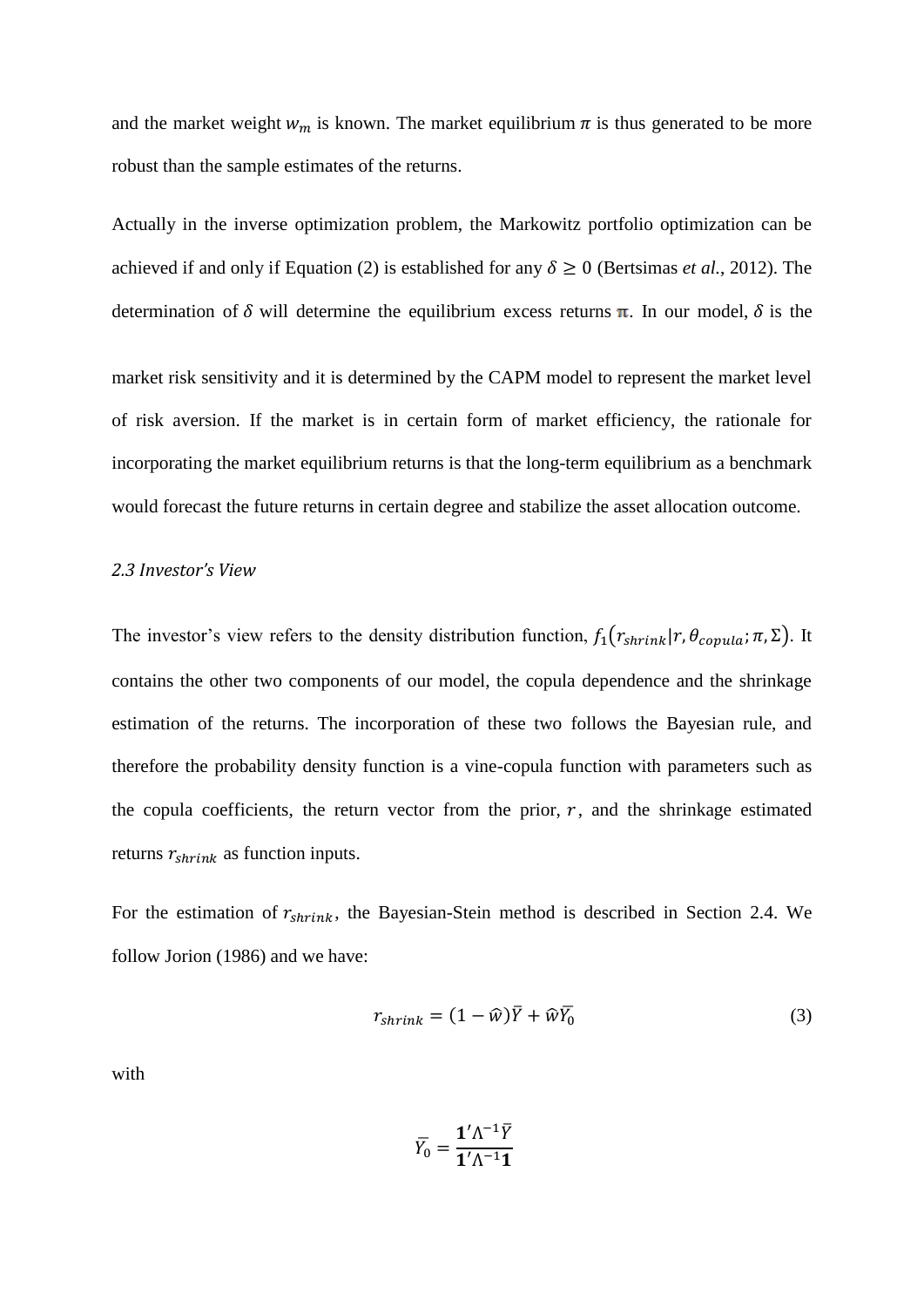$$
\widehat{w} = \frac{N+2}{(N+2) + (\overline{Y} - \overline{Y}_0 \mathbf{1})' T \Lambda^{-1} (\overline{Y} - \overline{Y}_0 \mathbf{1})}
$$

$$
\Lambda = \frac{T-1}{T-N-2} \Sigma
$$
(4)

where  $\bar{Y}$  is the sample mean;  $\Sigma$  is the sample covariance matrix; T is the sample size and N is the number of returns.

In order to calculate the density function, we still need to determine the types and the parameters of the marginal densities of  $f(x_k)$  and the bivariate copulas on each vine node for the C-vine structured dependence. ARMA – GARCH/APARCH – C-vine copula model combination is used for the task. The estimation contains two steps. In step 1 of the ARMA – GARCH/APARCH process, for each return series ARMA lag length parameters (u, v) are given choices from 0 up to 3. Two variance dynamics types are offered, GARCH and APARCH, with lag length parameters (p, q) also from 0 to 3. The residuals in the mean function are given choices from three types of distributions, namely Gaussian, Student-t and the skewed Student-t (Fernández and Steel, 1998). In the second step of the estimation process, each C-vine copula element is given the choice of 31 types of bivariate copulas. For both steps, the Akaike information criterion is applied for choosing the best fit models types, and maximized likelihood estimators are used for parameter values. Details of the ARMA – GARCH/APARCH – C-vine copula model combination can be found in Zhang *et al*. (2013).

However, for the purpose of incorporating the shrinkage return and the copula dependence, not all the results from the above two steps are needed. The copula parameters,  $\theta_{copula}$ , derive from the estimation, but for the parameters in  $f(x_k)$ , the forecasted stationary mean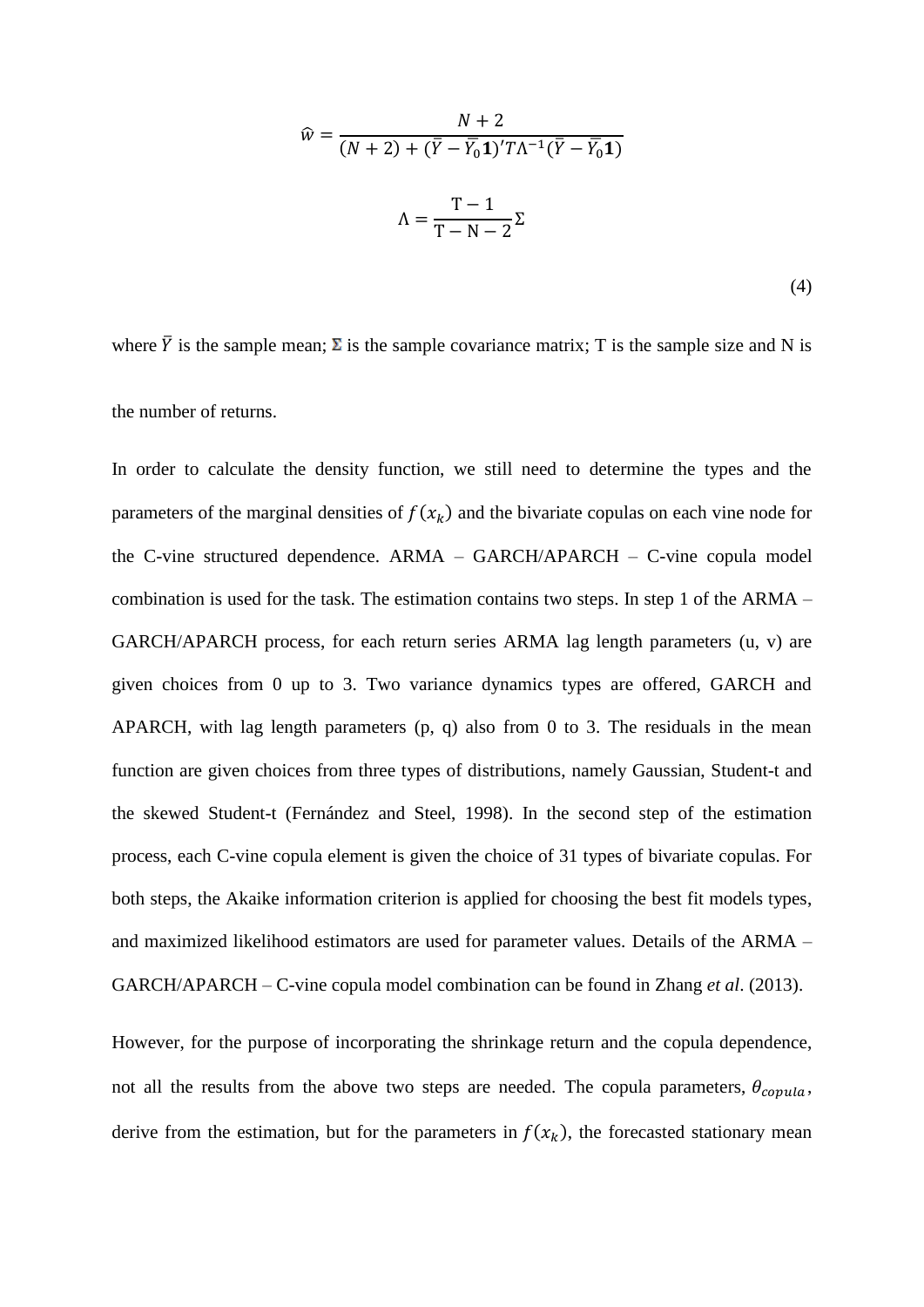values from the ARMA – GARCH/APARCH model are not needed. They should be based on the returns from the prior for compliance with the Bayesian assumption.

The above description is the objective reference model to incorporate the copula for asymmetric features. Subjective investor views can also be added in the same manner of the Black-Litterman model. The variance parameters of the marginal distributions,  $f(x_k)$ , can be multiplied by a parameter ranging from 0 to 1, representing investor's confidence in this view from 0 to 100 percent. Any linear combination of the individual returns can also form views like in Black-Litterman model. Since the dependency of the joint distribution is estimated by copula, the relationship between the linear combination views can be thus obtained easily.

#### *2.4 Posterior*

In Bayesian probability theory, it is always difficult to calculate a posterior distribution. For ease of applying the Bayesian theory, analytic posterior distributions are given when the prior and the likelihood function, i.e.  $f_1(r_{shrink}|r, \theta_{couula}; \pi, \Sigma)$  in equation (1), take the forms of various usual continuous probability functions. These known analytic solutions of posterior and prior distributions are called conjugate distributions. However, in our case, in order to introduce the copula structure for better risk appraisal, the likelihood function is complex as well as flexible. The distribution function is a combination of marginal returns and copula dependence. In addition, there are 31 types of copula for each pair of returns in the vine structure and the number of types for each univariate return is 1536 (the product of 2 types of variance model, 3 different residual distributions, 4<sup>4</sup> combinations of ARMA-GARCH lag length parameters u, v, p, q). It is extremely difficult to obtain an analytic posterior.

Cheung (2009) introduced a simulation method for general Bayesian posterior distributions. A simulated posterior for equation (1) can thus be obtained in the following steps: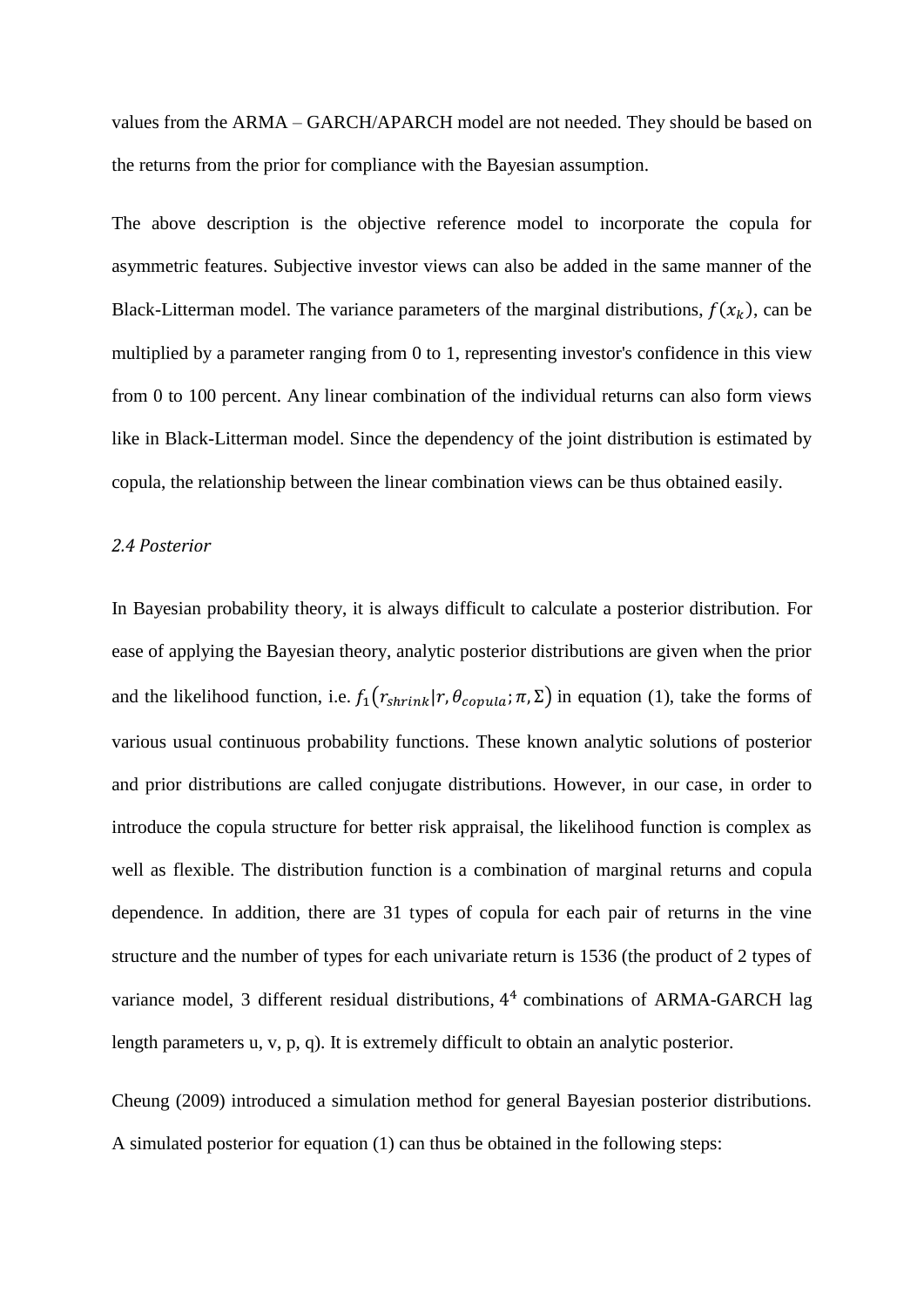- 1. Prior distribution sampling. Sample  $\{r^{(l)}\}_{l=1}^L \sim N(\pi, \Sigma)$ , where L represents a large sample size, by applying the usual inverse probability integral transformation. The simulated distribution follows the prior distribution.
- 2. New probability vector calculation for the posterior distribution:

$$
p^{(l)} = \frac{f_1(r_{shrink}|r^{(l)}, \theta_{copula}; \pi, \Sigma)}{\Sigma_{i=1}^L f_1(r_{shrink}|r^{(l)}, \theta_{copula}; \pi, \Sigma)}
$$
(5)

3. The pair  $\{p^{(l)}, r^{(l)}\}_{l=1}^L$  is the simulated posterior distribution with  $r^{(l)}$  as a simulated value,  $p^{(l)}$  is its probability.

It is worth noting that compared to a usual simulation applying the inverse probability integral transformation, the outcome pair  ${p^{(l)}}, r^{(l)} \}_{l=1}^L$  $\frac{L}{h}$  here is different. For a usual simulation  $\left\{r^{(l)}\right\}_{l=1}^{L}$  $_{l=1}^{L} \sim N(\pi, \Sigma)$ , it can be considered as a pair of  ${q^{(l)} , r^{(l)}}_{l=1}^{L}$  $\int_{1}^{L}$  where all  $q^{(l)} =$  $1/L$ , which means each  $r^{(l)}$  is independent and equally important. This is not the case in the Bayesian posterior sampling. The proof of the above procedure can be found in Cheung (2009).

# *2.5 Portfolio optimization and performance assessment*

The optimal asset allocation is solved based on the Bayesian distribution combining the above three components by maximizing an appropriate utility function. The chosen utility function must be able to reflect the investor's preference on higher moments other than mean and variance of the portfolio distribution and the asymmetric features of the assets' joint distribution. The Disappointment Aversion utility (DA utility hereafter) proposed by Gul (1991) is applied by Ang *et al*. (2005) and Hong *et al*. (2007) under asymmetric portfolio decisions similar to ours.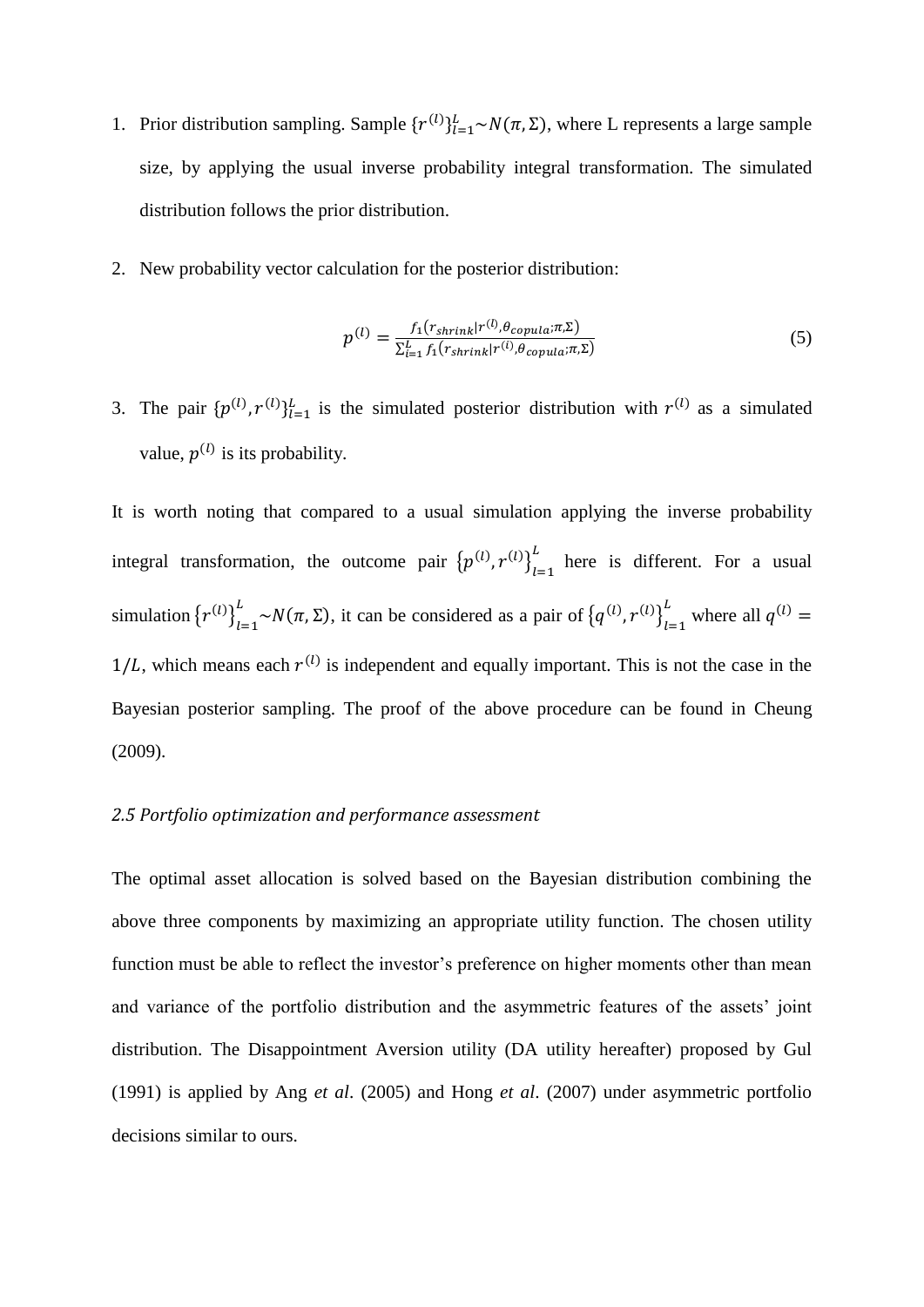The DA utility is defined by the following equation:

$$
DA(W) = \frac{1}{K} \left( \int_{-\infty}^{\mu_W} u(W) dF(W) + A \int_{\mu_W}^{\infty} u(W) dF(W) \right) \tag{6}
$$

where  $u(·)$  is the felicity function in the form of CRRA utility here, i.e.

$$
u(W) = \begin{cases} (1 - \gamma)^{-1} \cdot (W)^{1 - \gamma} & \text{if } \gamma \neq 1 \\ \ln(W) & \text{if } \gamma = 1 \end{cases}
$$
 (7)

 $\mu_w$  is the certainty equivalent according to the Constant Relative Risk Aversion (CRRA) power utility;  $F(\cdot)$  is the cumulative distribution function of the wealth; and K is a constant scalar given by:

$$
K = P(W < \mu_w) + AP(W > \mu_w). \tag{8}
$$

The disappointment aversion parameter A in the above equations gives asymmetric preference on gains over losses. The risk preference parameter,  $\gamma$ , represents the investor's individual risk appetite, which is different from  $\delta$  in Equation (2), the risk aversion of the market in the inverse optimization. We consider the risk preference  $y = 5$ , and disappointment aversion  $A = 0.45$  as appropriate levels representing China's SWF preference. The asset allocation is optimized by:

$$
\max_{W} DA(W) \tag{9}
$$

$$
W = 1 + w'r \tag{10}
$$

where the distribution of the asset returns  $r$  is modelled by the Bayesian method described previously.

For the purpose of assessing the optimal portfolio performance and the effectiveness of the Bayesian distributional method proposed in this paper, three dimensions of evaluation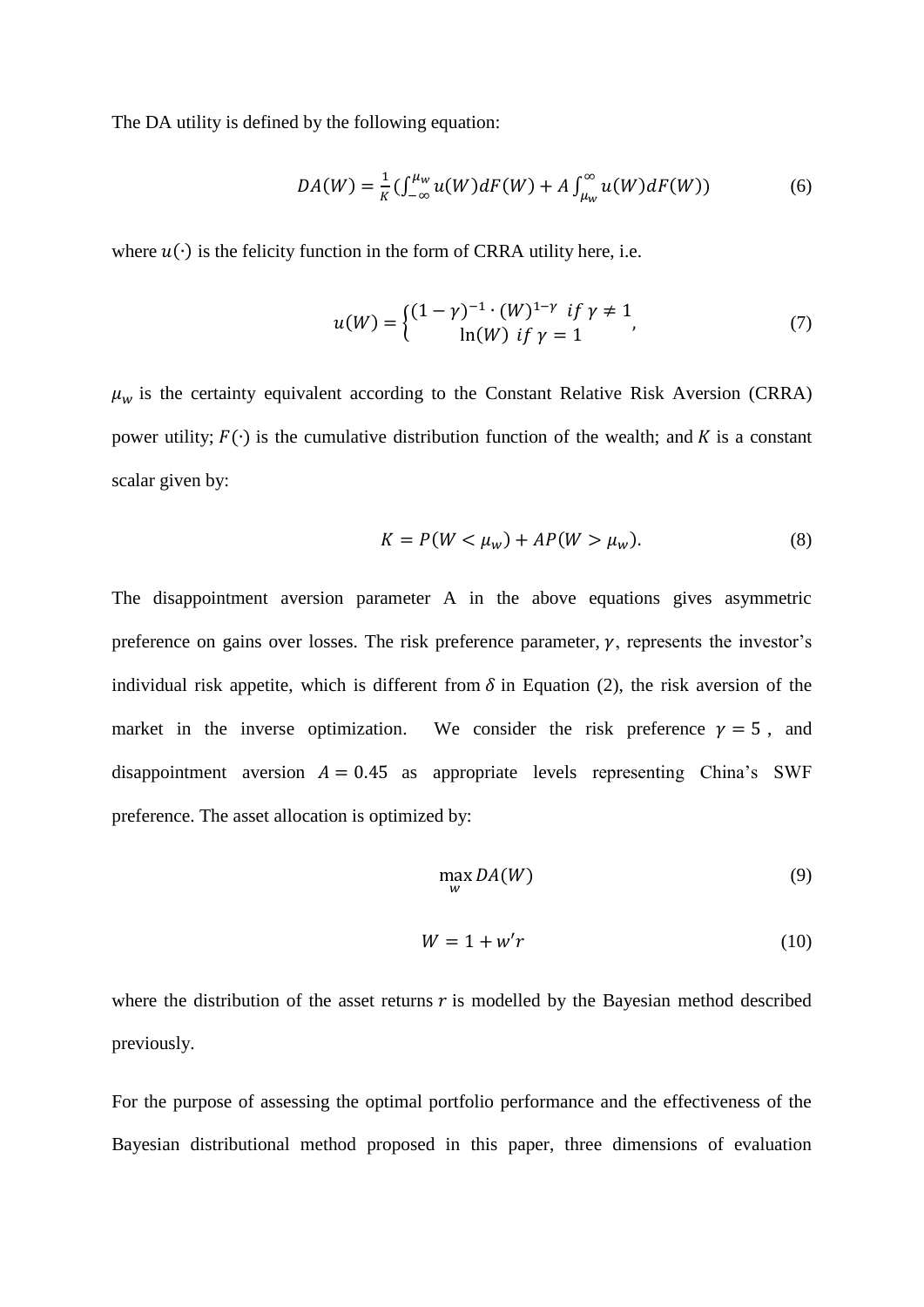measures are devised, namely financial performance, risk predictability, and allocation efficacy. Financial performance is assessed by in-sample and out-of-sample DA utilities of the optimal allocation. Risk predictability is assessed by the difference between in-sample and out-of-sample skewness and the difference between in-sample and out-of-sample excess kurtosis. The allocation efficacy comprises the allocation diversification and stability, and these are evaluated respectively by the mean Herfindahl index, given by the sum of the squared asset weights as suggested in Barros Fernandes *et al*. (2012), and the average turnover given by the sum of changes of each asset between two consecutive years divided by the value of the portfolio.

#### **3 Empirical Analysis**

# *3.1 Data and comparison procedure*

According to its annual report, financial assets account for the majority of CIC's investment portfolio, with public equities taking 32%, fixed-income securities 19.1%, and cash and others 3.8% as of 31 December 2012. Among the fixed-income securities investment, sovereign bonds of advanced and emerging economies account for 54.7% and 17.5% respectively, and another big chunk is investment grade corporate bonds, which takes 25.1%. Equity investment comprises three basic categories: US equities take 49.2%, other advanced economies equities 27.8% and emerging market equities 23%.

We follow these disclosed asset classes, using a total of 15 representative indices. For the fixed-income investments, six Bank of America Merrill Lynch Bond indices are selected. Four are sovereign bonds for advanced and emerging economies, while the other two are US corporate bonds and EMU AAA graded bonds. Six FTSE equities indices are used for the public equities investment, with three representing developed regions and three for the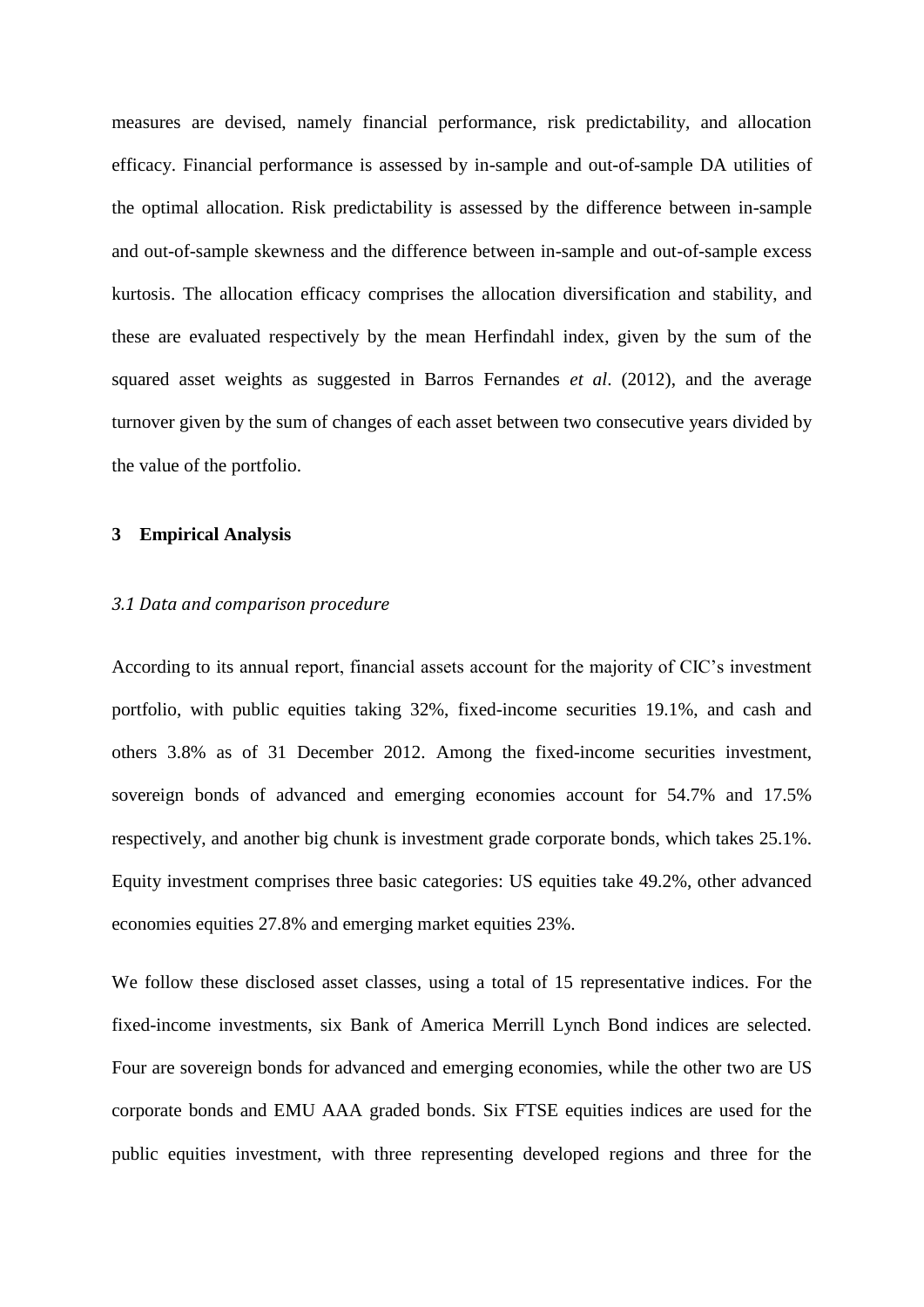emerging economics. In addition to these 12 financial assets, there are three exchange-traded fund (ETFs) indices of real estate, oil and gold to represent the non-financial investments partially disclosed in CIC annual reports. Details of the indices are in Table 1.

#### Insert Table 1 around here

The data frequency is daily and the coverage period is from the beginning of 2006 until the end of 2012 to reflect the establishment time of CIC in 2007. A three-year rolling window approach of allocation optimization and evaluation is applied. This means that a three-year data window is used for the estimation of the next year's distribution and at the end of the next year the three-year window rolls a year forward to exclude the earliest year data and include the latest year data for the next estimation. The eight years' data coverage allows us to make such optimizations five times.

In addition to the Bayesian method comprising the market equilibrium, estimation errors and the copula risk appraisal techniques, there are four other estimation methods for comparison to manifest the advantage of our proposed method. These are listed in Table 2. Three of these methodologies exclude one of the three components. The purpose of this is that by comparison of the methods the effects of the missing component can be reflected. The fourth method is the simple sample mean-variance estimation as a benchmark. The five methodologies are compared across three dimensions: financial performance, risk predictability and allocation efficacy as described in section 3.5. It is worth noting that the third method, EsEq, is just the Black-Litterman model with the investor's views as the shrinkage estimated returns from the data.

Insert Table 2 around here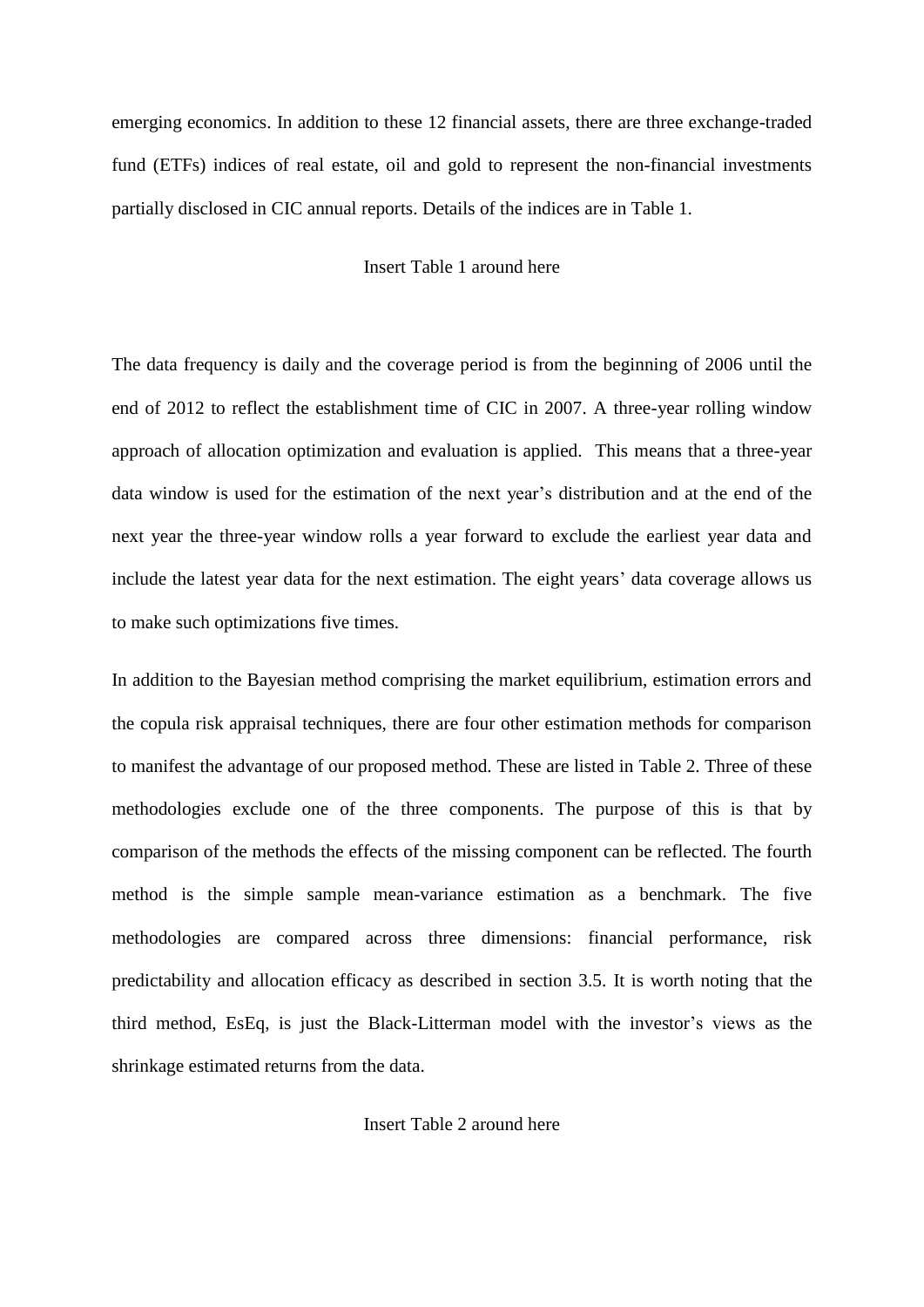A robustness test of the proposed method is carried out after the initial comparison. This confirms the combination of the three components, and we then provide analysis of the optimal allocation outcome.

#### *3.2 Comparison of methods*

Table 3 displays the criteria statistics results according to the method described above. The investment universe contains all 15 asset classes across 5 years. The table shows the comparison of 10 criteria across the 5 methods. The first two criteria are the DA utilities of the optimal asset allocation according to a particular method. The in-sample DA utility is calculated based on the estimation using the data window. The out-of-sample DA utility is obtained by holding the optimal allocation from the estimation through the next year and using the daily data of that year as an empirical returns distribution. Although the difference in DA utility between methods seems small, but it does not mean the difference in allocation result is negligible. First, it is because daily returns are used in calculation rather than annualized version. Second, they are utility results rather than economic values.

The same logic for obtaining these in-sample and out-of-sample statistics applies in the skewness and excess kurtosis case. Differences between the in-sample and out-of-sample skewness and excess kurtosis are provided as criteria for the asymmetric risk prediction. It is because the consistency between in-sample and out-of-sample results represents the method's forecasting ability. The differences of these five methods are ranked later in increasing order to summarize their risk appraisal ability across various scenarios. Due to the nature of forecasting, in each single scenario performance of methods may be subject to chances but we are looking for the summarized result of many scenarios.

The remaining two criteria are the turnover and the Herfindahl index, to reflect allocation stability and diversification respectively. The turnover statistic needs the allocation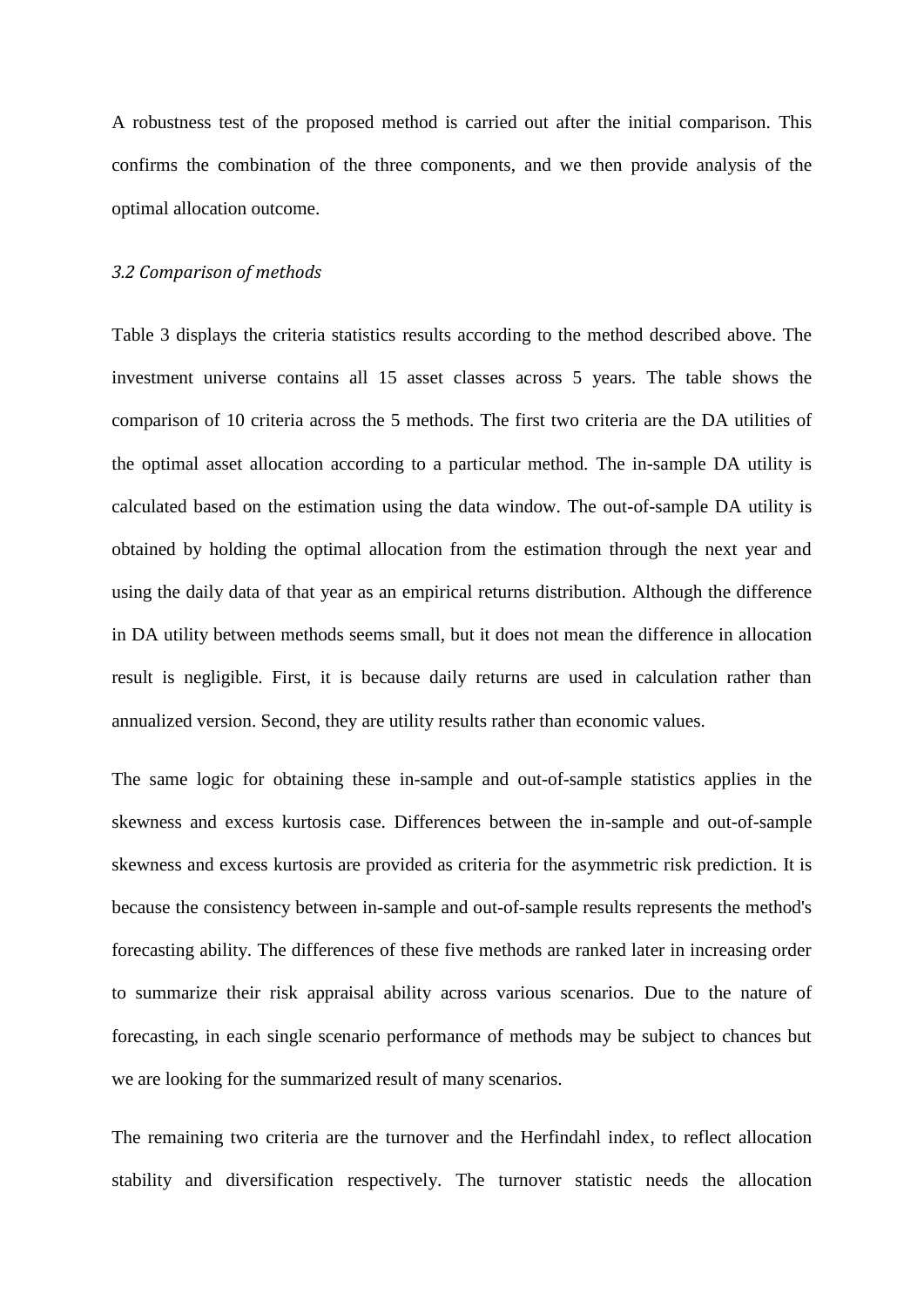information of the previous period, and therefore the values are zero in the first year. As to the out-of-sample statistics, data from next year are needed as the realized empirical distribution. Hence, in the last year there is no out-of-sample statistic. In the following analyses, the financial performance of a method is represented by the in-sample and out-ofsample DA utilities. The skewness and excess kurtosis differences are used as the criteria for the risk predictability. With regard to allocation efficacy, the turnover and the Herfindahl index reveal stability and diversification.

#### Insert Table 3 around here

However, it is difficult to determine the merits of each method, since there are many criteria and many years. For convenience in comparison, we have devised a ranking method for the statistics. The method is inspired by Barros Fernandes *et al*. (2012) in comparing their optimization method with the Black-Litterman. In their paper, the counts of scenarios for each method performed the best compared with other methods are reported in terms of several criteria. The statistics' unit is each performance criterion. In terms of a method overall performance across all the criteria interested, the comparison method cannot provide a synthesized view.

Our ranking method inherits and improves upon their comparison method. It looks at not only which method is the best, but also the other orders in performance rankings. So for example a second best method in one scenario would also generate a positive effect in its final performance statistic over all scenarios. Since the rankings can be combined across different criteria, it also overcomes the above drawback of lacking a synthesized view for a method. This additional feature is especially appropriate when in our optimization model we need to assess three dimensions – financial performance, risk appraisal ability and allocation efficacy.

The ranking contains two steps. In the first step, we rank the 5 methods based on the 6 criteria. For example, with respect to DA in-sample utility in 2008 the best utility method, EsEq, is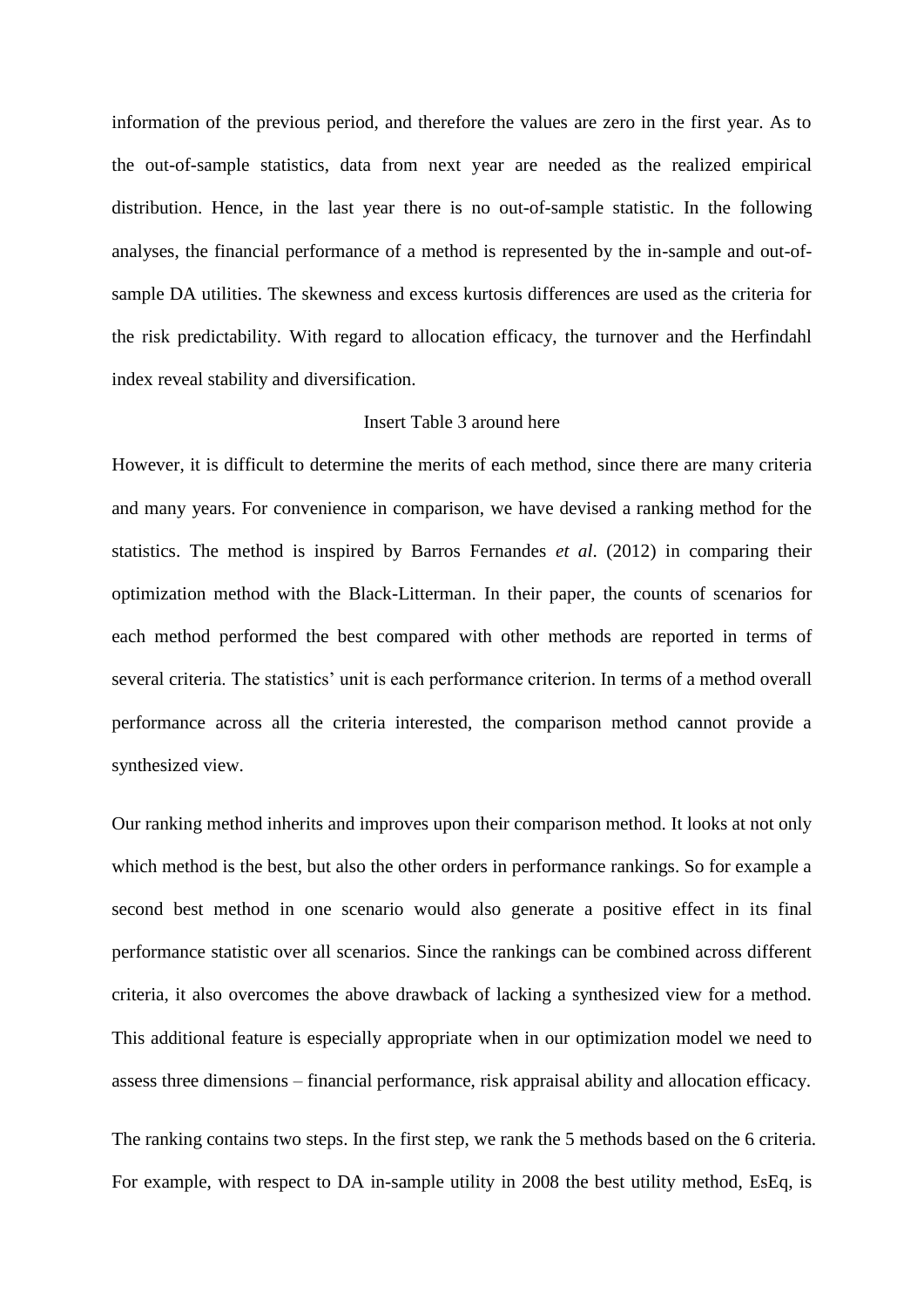ranked 1, and the worst method, Sample, has the lowest ranking, 5. The rank index for each distribution method is recorded for the six criteria we are interested in and across five years. Therefore, for each year from 2008 to 2012 there is a set of DA in-sample utility rank indices. In the second step, these rank indices across five years for the same criteria are summed and then ranked again from the smallest number summed to the largest. The smaller the number of the sum, the better the performance of this particular method in terms of a particular criterion, say the DA in-sample utility. It means that over the five years, this method has been ranked the highest overall. The procedure of this ranking method is demonstrated in Figure 1.

In Table 4, the six criteria are further summarized into three categories. Financial performance contains the DA in-sample and out-of-sample utilities. Its ranking is obtained by considering the two criteria as one. Similarly, risk predictability treats the skewness difference and excess kurtosis difference as one criterion, and allocation efficacy includes stability and diversification. The first column records the overall ranking covering the six criteria of each method.

It can be seen from the table that the proposed three-component method does perform best overall. It ranks second for financial performance and first for risk predictability. It confirms our prediction that the combination of copula for risk appraisal, market equilibrium for allocation stability and Bayesian-Stein for estimation error reduction outperforms other methods, i.e. those with only two components or the naked naïve MV analysis. The sample MV method only ranks second to last.

#### Insert Figure 1 around here

However, the result in Table 4 only contains five years. The merit of the three-component method may be just by chance. Also, the incorporation of the market equilibrium does not seem to improve the allocation efficacy. In contrast, the two methods without the market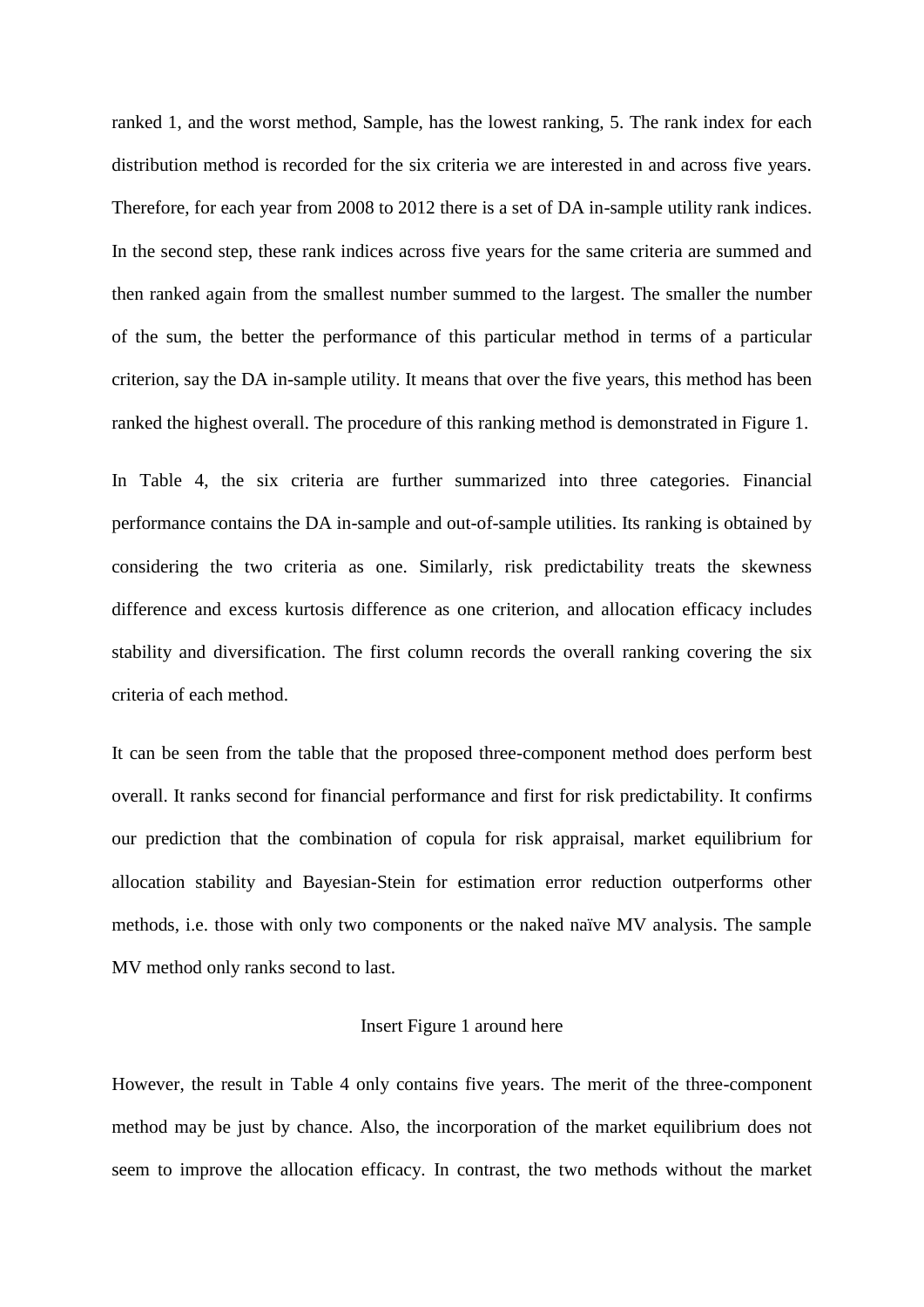equilibrium are ranked first and second in this regard. To find out the reason for this, and to test the robustness of the proposed method, we continue with more analyses of the methods. In addition, the robustness test result in the following section can also tell us the effects of each of the three components proposed.

#### Insert Table 4 around here

#### *3.3 Method robustness*

In order to test for the robustness of the proposed method, we divide the data into four separations, and apply the same procedure as for method comparison. In addition to the 15 asset classes in section 4.2, there are three further asset allocation portfolios. We group the 12 financial assets together as the first separation. The second and third separations are six bonds as the fixed-income securities group and six stocks plus three commodity ETFs as the high risk securities group. In the following analyses we label these as bonds and stocks separations respectively.

Table 5 shows the overall rankings across the four separations. For each method there are 20 sub-rankings (4 separations times 5 years) summarized for the criteria of stability and diversification, while for financial performance and risk predictability there are 40 subrankings, because each of these contains two specific criteria. The table synthesizes all four situations and ranks the three-component method as best overall. The relative lack of performance in the allocation efficacy criterion leads us to reinstate its original two criteria format. In terms of stability, the proposed three-component method is ranked third. From the comparisons between the methods, the effects on stability of the three components, i.e. estimation error, copula and equilibrium, can be revealed. By comparing EsCoEq and CoEq,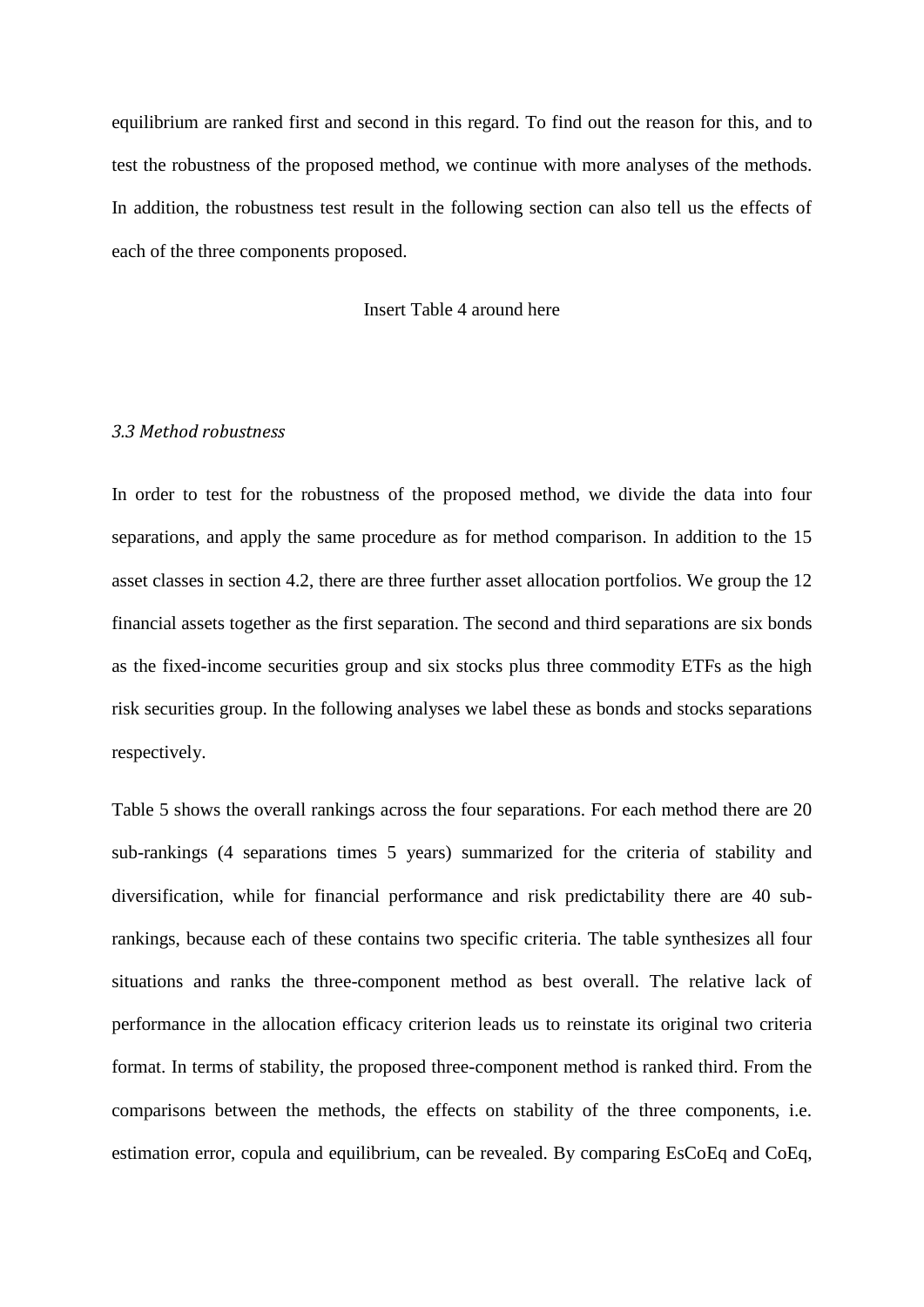it is clear that the omission of estimation error has deteriorated the stability. Similarly, by observing the rankings in stability between EsCoEq and EsEq, and between EsCoEq and EsCo, it can be seen that the incorporation of copula has weakened the stability, whereas the equilibrium has strengthened it. In terms of the criterion of diversification, the first three methods with equilibrium incorporated have lower rankings, compared to the last two methods without. This is due to the fact that the market value weights of each asset class are not very averagely allocated.

## Insert Table 5 around here

From Table 6 to Table 9, the specific rankings of the four separations are listed. The overall dominance of the three-component model is shown in Table 10. In the specifics here, we can see that the proposed model does not perform poorly in any of the situations. The result shows the robustness of the proposed model.

We have expectations when including each of the components, i.e. the estimation error, the copula or the market equilibrium, into the model. The copula should help with the risk prediction. The market equilibrium should be able to improve the allocation efficacy, and the estimation error should have a positive overall impact across the criteria of financial performance, risk predictability and allocation efficacy. The effects of each component can be revealed by comparing the three-component model with each of the two-component models. The two-component models each lack the effect of a particular missing component. Therefore the changes of rankings in each criterion are considered to be mainly due to the missing component. We use upward or downward pointing arrows beside the rankings of the three two-component models to indicate their changes compared with the proposed threecomponent model.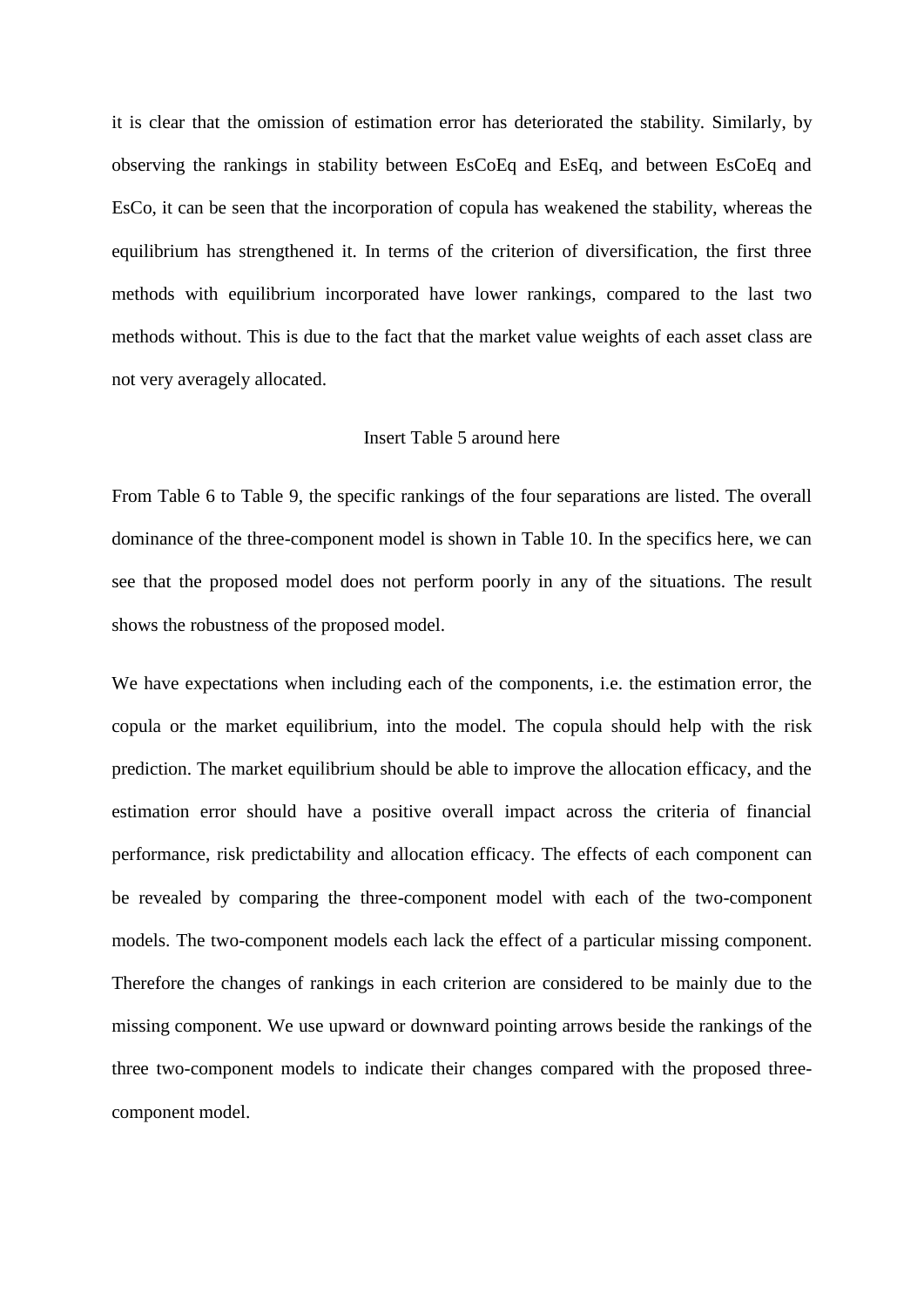Table 10 is a summary of Tables 6 to 9. It groups the changes of rankings by the three twocomponent methods. If the ranking of a criterion is lowered, this means that the lack of a particular model component deteriorates the criterion performance, and thus proves the importance of that component. For the CoEq method, a combination of the copula and the market equilibrium, we expect that compared to the three-component model EsCoEq, it should manifest the characteristics of the estimation error factor. The incorporation of estimation error is supposed to improve the criteria in all three aspects systemically, and this is what we see in the result. In all four situations, the number of times a criterion ranking falls is higher than or at least equal to the number of times the ranking rises. For example, in the case of Bonds, all rankings decrease, which means improvement in all aspects. For Stocks, two rankings fall and two rise, which simply indicates that the benefits and disadvantages are balanced. Across all cases, if the estimation error factor is missing, more damage is done than benefit received. The effects of the other components, the copula for risk predictability and the market equilibrium for allocation efficacy, are more evident. The EsEq method demonstrates the copula impact whereas the EsCo shows the market equilibrium. In all four situations, all assets, financial assets, stocks and bonds, the inclusion of the copula component is proved to increase the risk predictability, and incorporating market equilibrium can improve allocation stability, as highlighted by the downward pointing arrows in bold text. These effects are unlikely to be by chance, due to their consistent presence in all four robustness testing situations. Other causalities, between copula and stability for example, might be false, and depend on the situation. Above all, the confirmation of our expectations for the three model components renders us confident in the model robustness and in its application for China's SWF strategic asset allocation decisions.

Insert Table 6 around here

Insert Table 7 around here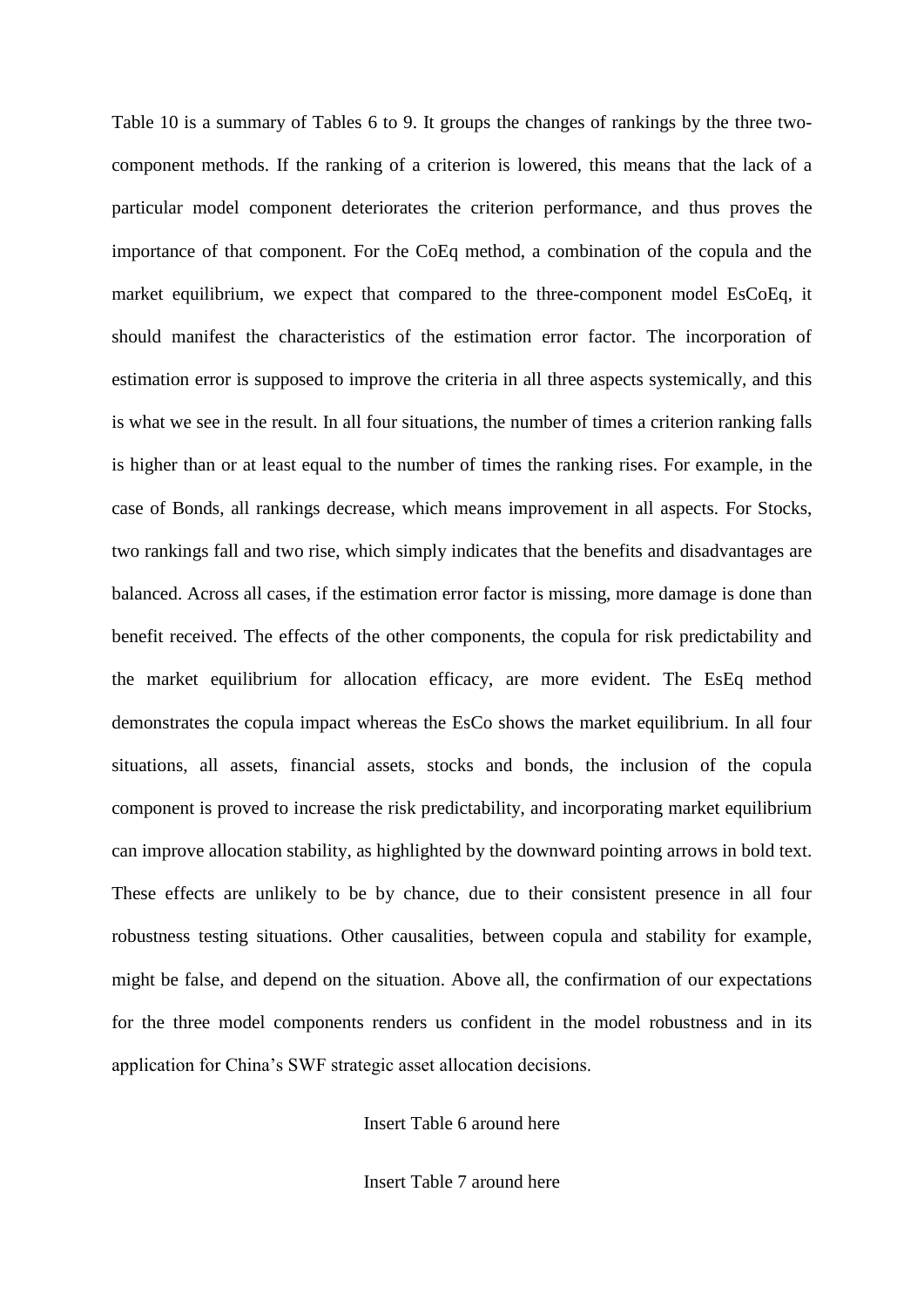Insert Table 8 around here Insert Table 9 around here Insert Table 10 around here

### **4 Conclusion**

This paper is motivated by the need for strategic asset allocation from ample funded, longterm institutional investors. China's SWF is taken as an example to illustrate a proposed three-component optimization method emphasizing both in long-term return and investment safety.

The method for forecasting the asset class returns combines three components, i.e. estimation error, copula and market equilibrium, using the Bayesian theorem, in order to deal with the well documented problems in mean-variance optimization, such as difficulty in estimating the proper parameters, lack of capability to handle non-Gaussian distributions, and the often extreme allocations. With regard to estimation error, Jorion (1985, 1986 and 1991) represents the direction of using Bayesian rule to incorporate the estimation risk. For the non-Gaussian returns, Hong *et al.* (2007) and other papers point out the importance of noticing asymmetries in individual assets and their dependence on the asset allocation decisions. In response to the unintuitive allocations of the mean-variance method, Black and Litterman (1991 and 1992) and subsequent papers propose models to incorporate the market equilibrium asset weights as a benchmark for analysis. We discover that a combination of the three is well suited to CIC's investment requirements on both returns and special attention to extreme risks.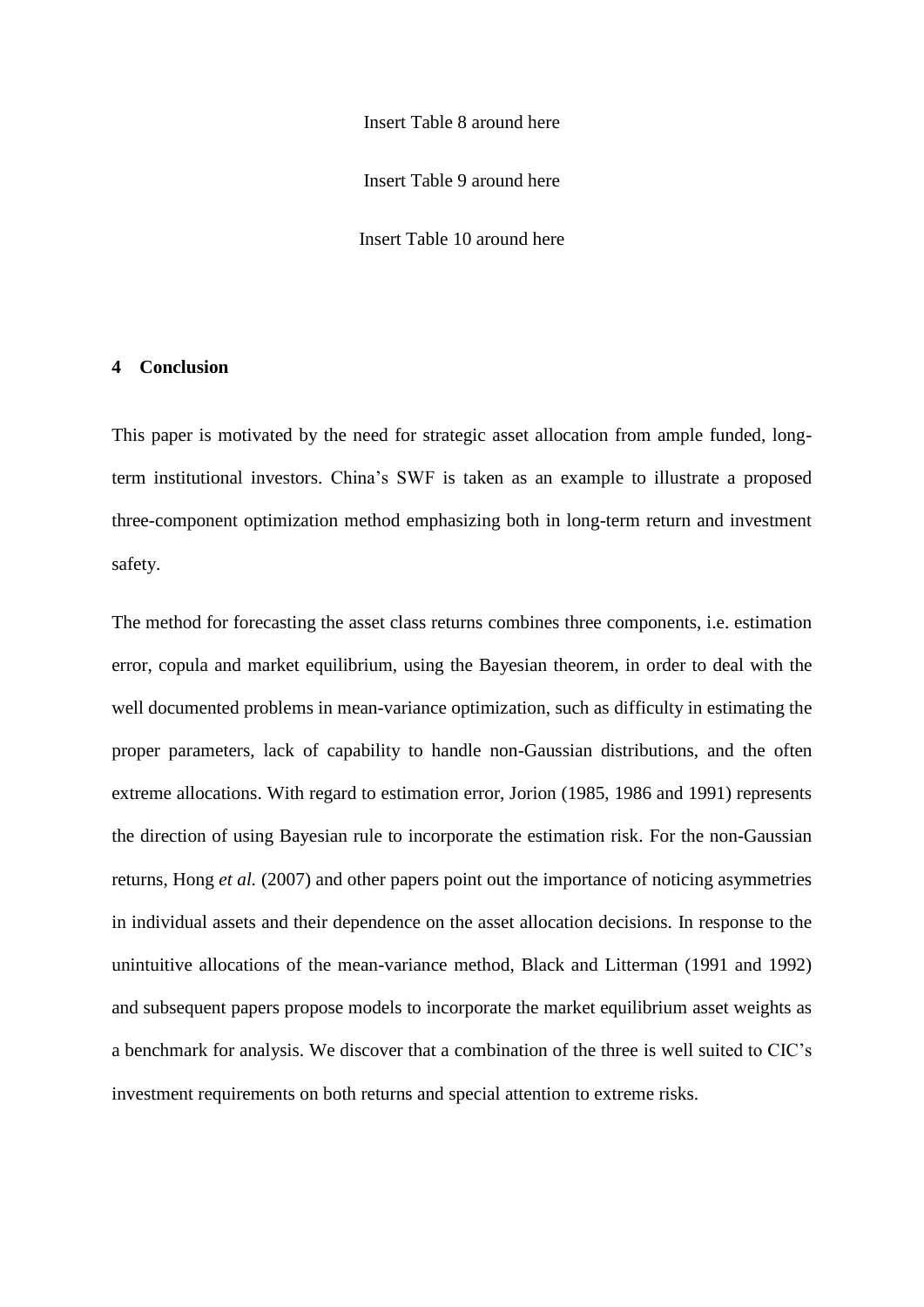In order to test for the effectiveness and the robustness of the proposed method, we rank it with other comparable methods in the three aspects most important to CIC: financial performance, risk management, and allocation efficacy. In various situations, the proposed three-component method gives the overall best performance. The effect of each component is also revealed through comparison to be as expected. Shrinkage estimation improves overall performance; vine-copula enhances risk appraisal; and market equilibrium improves allocation efficacy.

In the future research, improvements can be made in respect both of data and of methodology. With regard to the dataset utilized here, currently indices from FTSE and Merrill Lynch represent the financial asset classes around the world. However, if it were possible to use a customized set of indices reflecting the views of CIC's analysts, the allocation result would be more informative. The diversification decision and the relative importance of each asset class can provide more guidance as to the SAA decision. In the methodology aspect, the proposed model offering good financial performance, risk appraisal and allocation efficacy should be widely applicable in other asset allocation situations. For some insurance and pension management funds, as well as some university endowments, their SAA objectives resemble the investment-centred SWFs such as CIC. Therefore, the method should be tested in a wider range of applications, and with consideration of the performance in assets with different risk regimes and different durations. In addition, the robustness test can be enhanced further. A bigger dataset, longer horizon, and more data divisions should be attempted to confirm the proposition of wider applicability.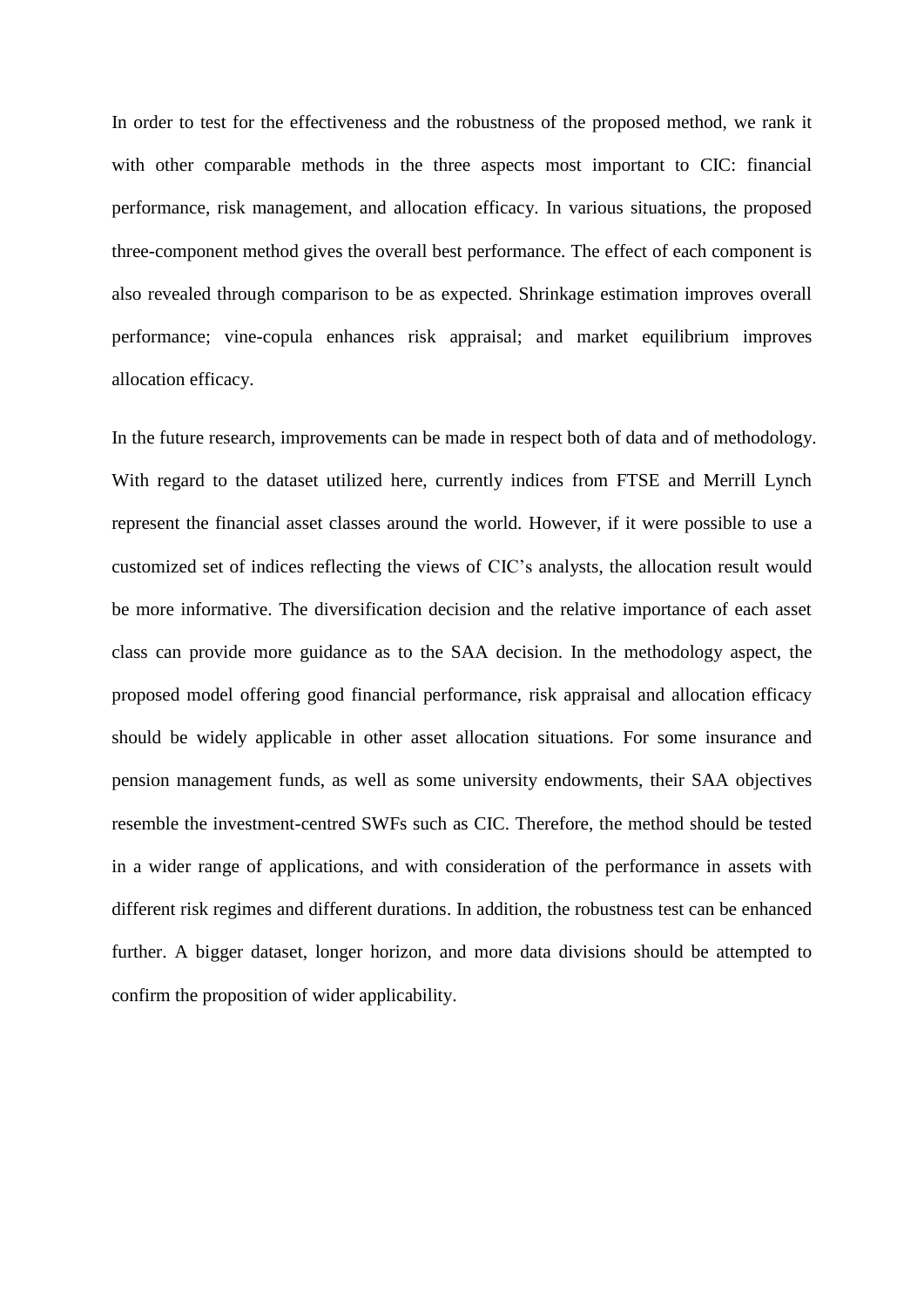#### **Reference**

- Aas, K., & Berg, D. (2009). Models for construction of multivariate dependence a comparison study. *European Journal of Finance, 15*, 639-659.
- Aas, K., Czado, C., Frigessi, A., & Bakken, H. (2009). Pair-copula constructions of multiple dependence. *Insurance: Mathematics and Economics, 44*, 182-198.
- Ang, A., Bekaert, G., & Liu, J. (2005). Why stocks may disappoint. *Journal of Financial Economics, 76*, 471-508.
- Ang, A., & Chen, J. (2002). Asymmetric correlations of equity portfolios. *Journal of Financial Economics, 63*, 443-494.
- Bae, K.-H., Karolyi, G. A., & Stulz, R. M. (2003). A New Approach to Measuring Financial Contagion. *The Review of Financial Studies, 16*, 717-763.
- Balla, E., Ergen, I. & Migueis, M. (2014). Tail dependence and indicators of systemic risk for large US depositories. *Journal of Financial Stability, 15*, 195-209.
- Barros Fernandes, J. L., Haas Ornelas, J. R., & Martínez Cusicanqui, O. A. (2012). Combining equilibrium, resampling, and analyst's views in portfolio optimization. *Journal of Banking & Finance, 36*, 1354-1361.
- Barry, C. B. (1974). Portfolio Analysis Under Uncertain Means, Variances, and Covariances. *The Journal of Finance, 29*, 515-522.
- Bertsimas, D., Gupta, V., & Paschalidis, I. C. (2012). Inverse Optimization: A New Perspective on the Black-Litterman Model. *Operations Research, 60*, 1389-1403.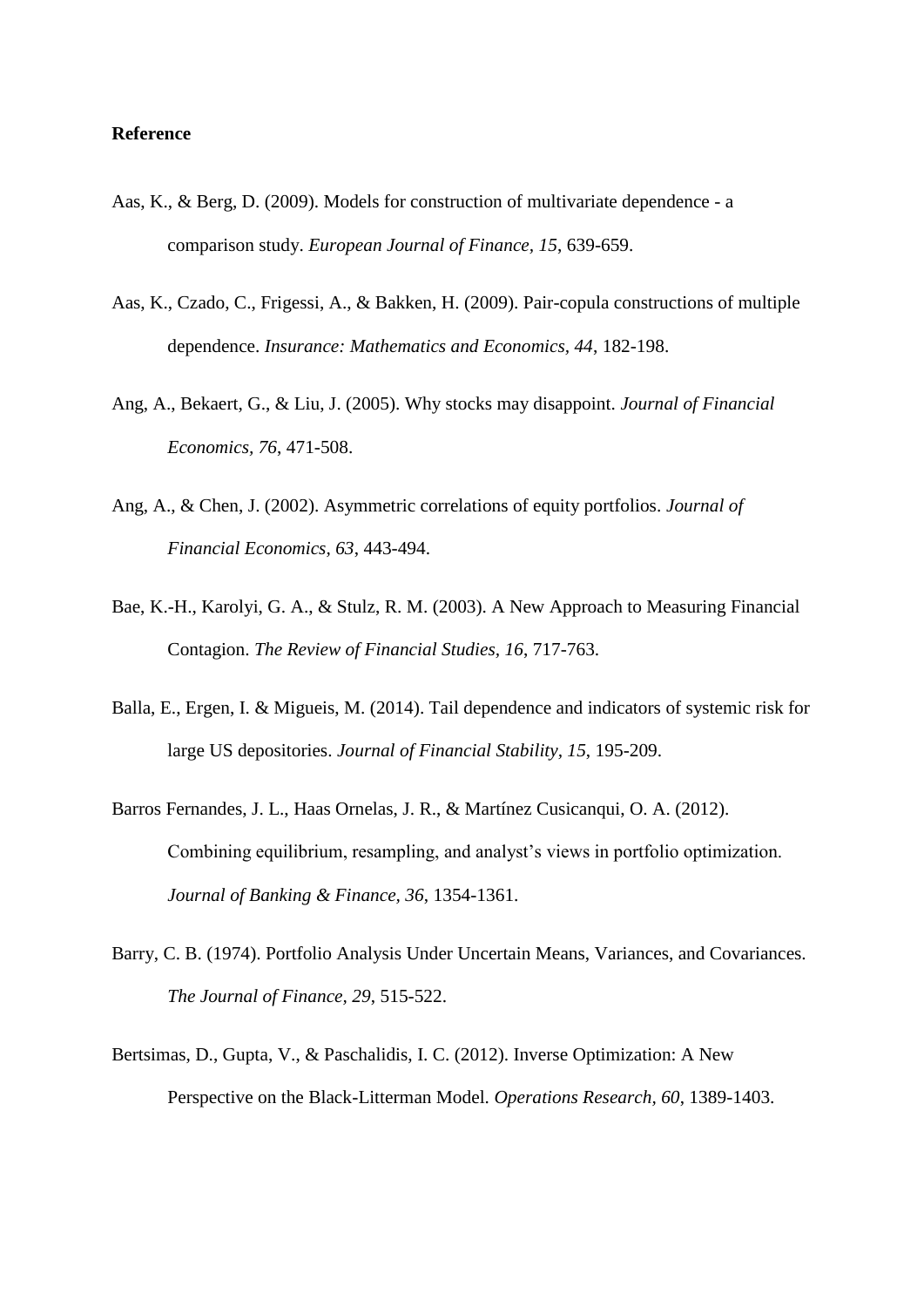- Black, F., & Litterman, R. (1991). Asset allocation: Combining investor views with market equilibrium. *The Journal of Fixed Income, 1*, 7-18.
- Black, F., & Litterman, R. (1992). Global Portfolio Optimization. *Financial Analysts Journal, 48*, 28-43.
- Boubaker, H. & Sghaier, N. (2013). Portfolio optimization in the presence of dependent financial returns with long memory: A copula based approach. *Journal of Banking & Finance, 37*, 361-377.
- Cheung, W. (2009). Generalised Factor View Blending: Augmented Black-Litterman in Non-Normal Financial Markets with Non-Linear Instruments. *SSRN No. 1395283*.
- Fernández, C., & Steel, M.F.J. (1998). On Bayesian Modeling of Fat Tails and Skewness. *Journal of the American Statistical Association 93*, 359-371.
- Gul, F. (1991). A Theory of Disappointment Aversion. *Econometrica, 59*, 667-686.
- He, G., & Litterman, R. (1999). The intuition behind Black-Litterman model portfolios. *Goldman Sachs Investment Mangement Research*.
- Hong, Y., Tu, J., & Zhou, G. (2007). Asymmetries in Stock Returns: Statistical Tests and Economic Evaluation. *The Review of Financial Studies, 20*, 1547-1581.
- Jorion, P. (1985). International Portfolio Diversification with Estimation Risk. *The Journal of Business, 58*, 259-278.
- Jorion, P. (1986). Bayes-Stein Estimation for Portfolio Analysis. *The Journal of Financial and Quantitative Analysis, 21*, 279-292.
- Jorion, P. (1991). Bayesian and CAPM estimators of the means: Implications for portfolio selection. *Journal of Banking & Finance, 15*, 717-727.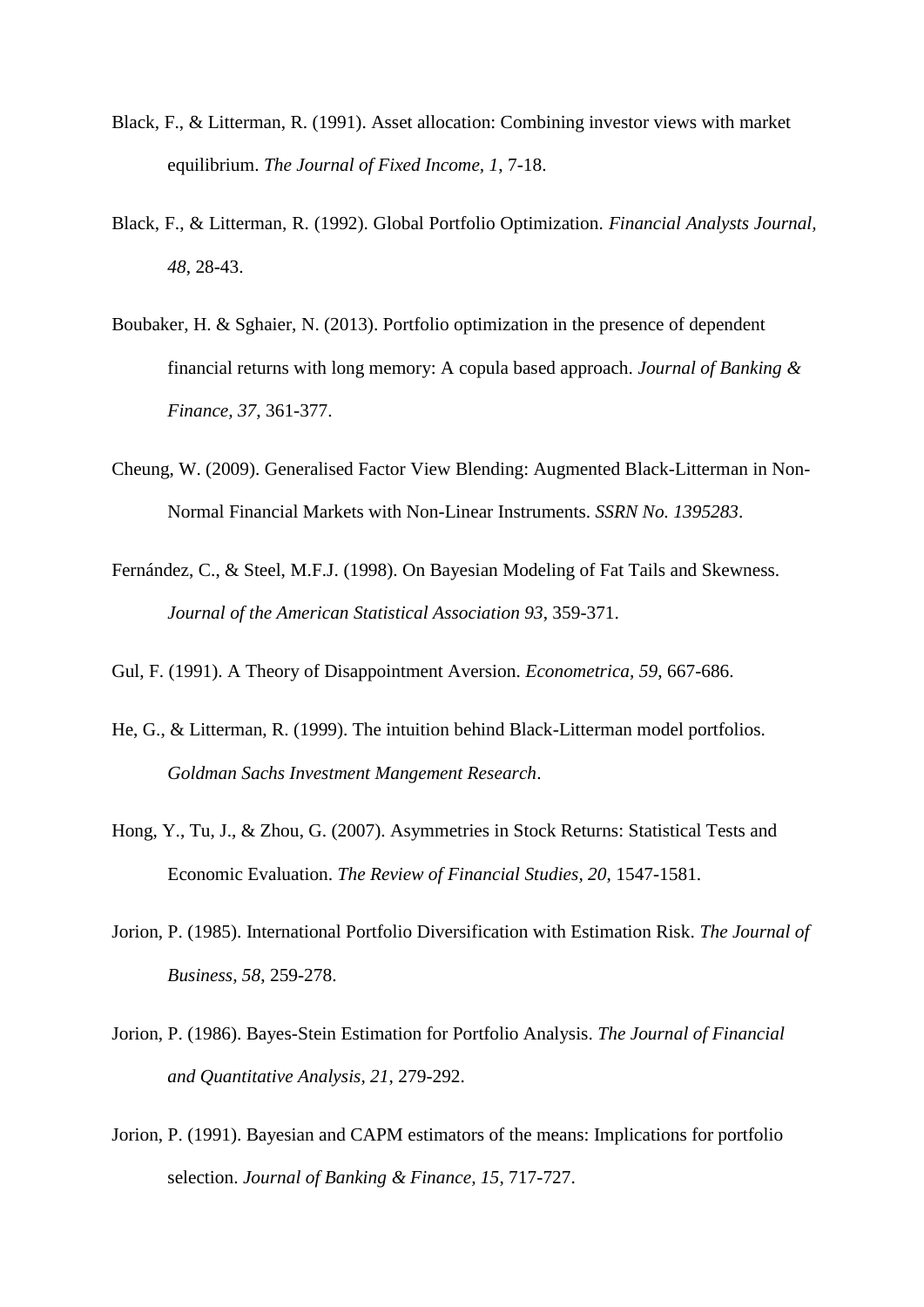- Leal, R., & Mendes, B. (2013) Assessing the effect of tail dependence in portfolio allocations. *Applied Financial Economics 23,* 1249-1256.
- León, C., & Vela, D. (2011). Foreign reserves' strategic asset allocation. *Borradore de Economia, No.645*.
- Longin, F., & Solnik, B. (2001). Extreme Correlation of International Equity Markets. *The Journal of Finance, 56*, 649-676.

Markowitz, H. (1952). Portfolio Selection. *The Journal of Finance, 7*, 77-91.

- Meucci, A. (2009). Enhancing the Black–Litterman and related approaches: Views and stress-test on risk factors. *Journal of Asset Management, 10*, 89-96.
- Meucci, A. (2010). The Black-Litterman Approach: Original Model and Extensions. *SSRN No. 1117574*.
- Pástor, Ľ. (2000). Portfolio Selection and Asset Pricing Models. *The Journal of Finance, 55*, 179-223.
- Pástor, Ľ., & Stambaugh, R. F. (2000). Comparing asset pricing models: an investment perspective. *Journal of Financial Economics, 56*, 335-381.
- Petrovic, T. (2011). The Black-Litterman Model in Central Banking Practice. In K. Nyholm, J. Coche & P. Gabriel (Eds.), *Portfolio and Risk Management for Central Banks and Sovereign Wealth Funds*: Palgrave Macmillan.
- Satchell, S., & Scowcroft, A. (2000). A demystification of the Black-Litterman model: Managing quantitative and traditional portfolio construction. *Journal of Asset Management, 1*, 138-150.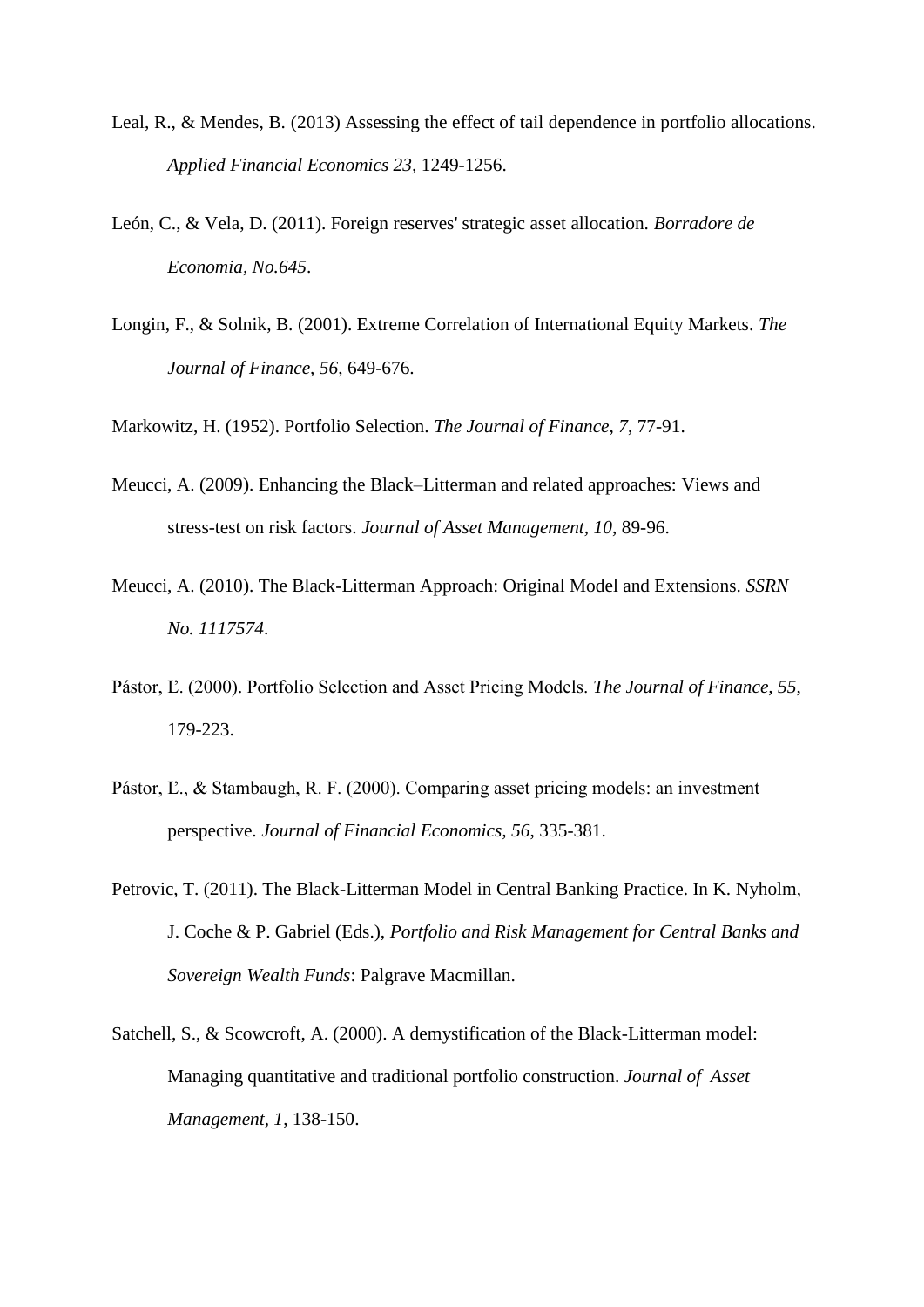- Wang, Y.C., Wu, J.L., & Lai, Y.H. (2013). A revisit to the dependence structure between the stock and foreign exchange markets: A dependence-switching copul approach. Journal of Banking & Finance, *37,* 1706-1719
- Zhang, Z., Zhang, F., & Zhang, Z. (2013). Strategic Asset Allocation for China's Foreign Reserves: A Copula Approach. *China & World Economy, 21*, 1-21.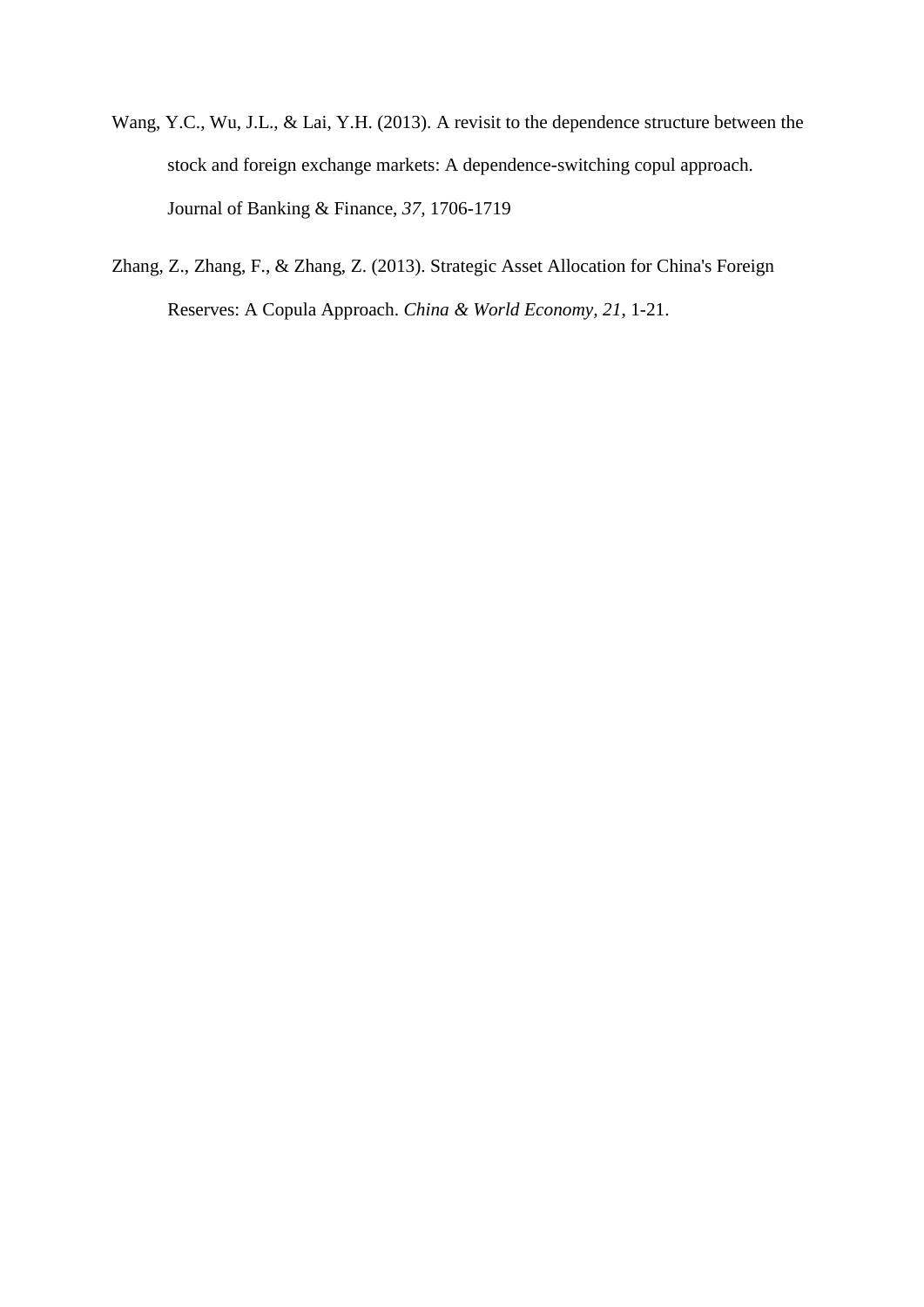# Table 1 Data Source Description

| Name                          | Type                 | Source     | Mnemeric Code | Frequency |
|-------------------------------|----------------------|------------|---------------|-----------|
| FTSE AW NORTH AMERICA         | <b>Stock Indices</b> | Thomson    | AWNAMR\$(RI)  | Daily     |
| <b>FTSE AW EUROPE</b>         |                      | Reuters    | AWEROP\$(RI)  |           |
| FTSE AW DEV ASIA PAC.         |                      | Datastream | AWDVAP\$(RI)  |           |
| FTSE EMERGING ASIA PAC.       |                      |            | AWAEPA\$(RI)  |           |
| <b>FTSE EMERGING LATIN</b>    |                      |            | AWAELA\$(RI)  |           |
| <b>AMER</b>                   |                      |            |               |           |
| FTSE AW MIDDLE EAST &         |                      |            | AWMEAF\$(RI)  |           |
| <b>AFRICA</b>                 |                      |            |               |           |
| <b>BOFA ML GLB GVT G7</b>     | <b>Bond Indices</b>  |            | MLGGVG7(RI)   |           |
| <b>BOFA ML USD EMRG SOV</b>   |                      |            | MLIGDA\$(RI)  |           |
| <b>ASIA</b>                   |                      |            |               |           |
| BOFA ML USD EM SOV LTN        |                      |            | MLIGDL\$(RI)  |           |
| AM                            |                      |            |               |           |
| <b>BOFA ML USD EMRG SOV</b>   |                      |            | MLIGDE\$(RI)  |           |
| <b>EUR/ME/AFR</b>             |                      |            |               |           |
| <b>BOFA ML US CORP AAA</b>    |                      |            | MLC3ART(RI)   |           |
| <b>BOFA ML EMU CORP LGE</b>   |                      |            | MLELA0\$(RI)  |           |
| <b>CAP AAA</b>                |                      |            |               |           |
| <b>ISHARES US REAL ESTATE</b> | Commodity            |            | U:IYR(RI)     |           |
| UNITED STATES OIL FUND        | <b>ETFs</b>          |            | U:USO(RI)     |           |
| <b>SPDR GOLD SHARES</b>       |                      |            | U:GLD(RI)     |           |

Notes: 'FTSE AW' refers to the FTSE all world indices. 'DEV' is short for developed countries. 'ASIA PAC.' is the abbreviation for Asian Pacific. 'BOFA ML' refers to Bank of America, Merrill Lynch. 'Emerging countries' is abbreviated to 'EM' or 'EMRG'. 'GLB', 'GVT', 'SOV', 'CORP', and 'LGE CAP' refer to global, government, sovereign bonds, corporate bonds, and large capitalization respectively. 'EUR/ME/AFR' refers to Europe, Middle East and Africa.

Source: Compiled by the author.

# Table 2 Five Alternative Models

| <b>EsCoEq</b> | Three-component model of Estimation Error, Copula and Market   |
|---------------|----------------------------------------------------------------|
|               | Equilibrium                                                    |
| CoEq          | Two-component model of Copula and Market Equilibiurm           |
| EsEq          | Two-component model of Estimation Error and Market Equilibrium |
| EsCo          | Two-component model of Estimation Error and Copula             |
| Sample        | Simple Mean-Variance model by historical returns               |

Source: Compiled by the author.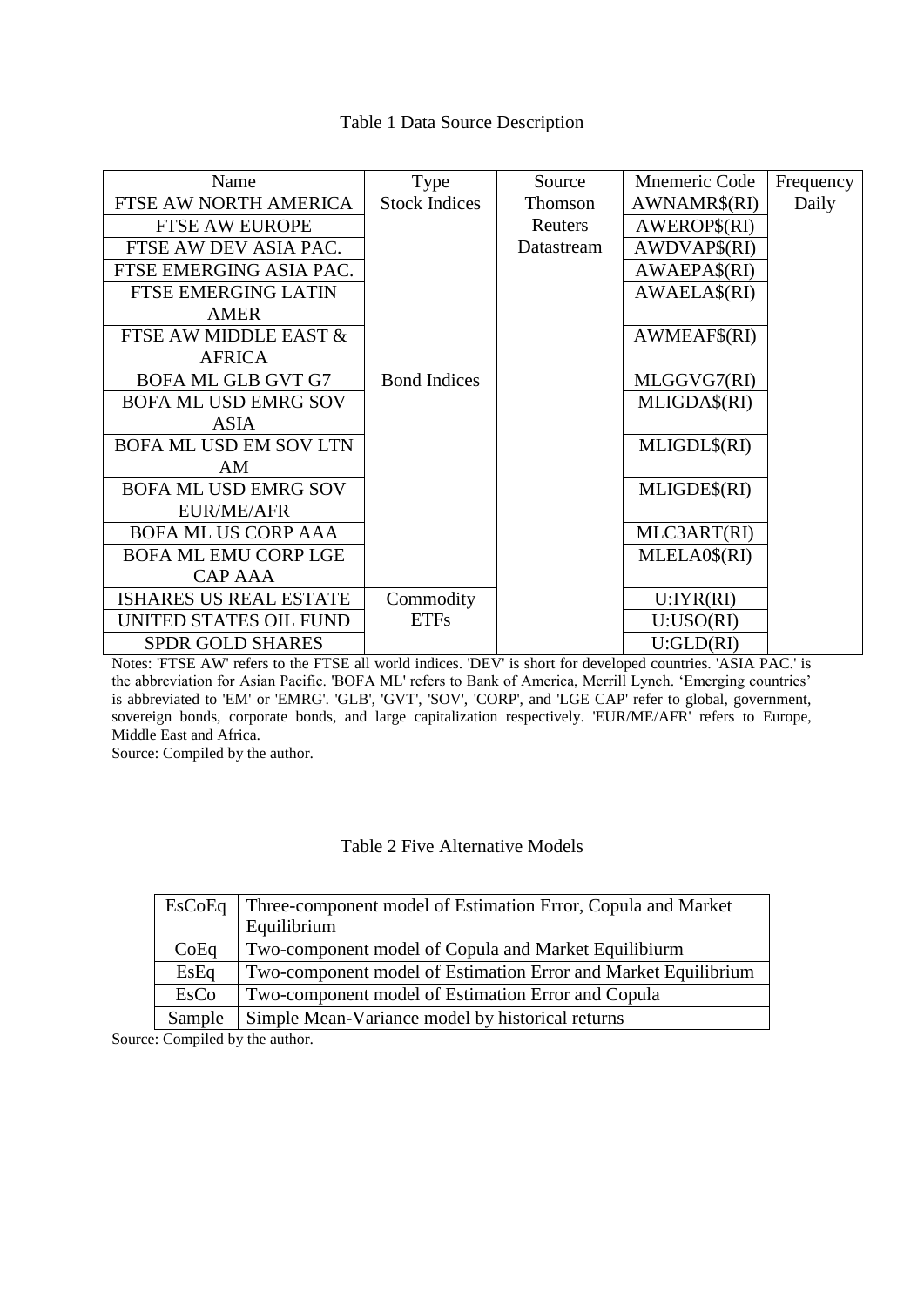|               | 2008       |             |              |               |          |               |                |           |                  |            |  |
|---------------|------------|-------------|--------------|---------------|----------|---------------|----------------|-----------|------------------|------------|--|
|               | DAinsample | DAoutsample | skewinsample | skewoutsample | skewdiff | exkurinsample | exkuroutsample | exkurdiff | turnover         | Herfindahl |  |
| <b>EsCoEq</b> | $-0.11165$ | $-0.11256$  | 0.132312     | 0.085298      | 0.047014 | 0.169559      | 3.711341       | 3.541782  | $\Omega$         | 0.56849    |  |
| CoEq          | $-0.11135$ | $-0.11258$  | $-0.01991$   | 0.265078      | 0.284988 | 0.359389      | 3.89628        | 3.536891  | $\Omega$         | 0.62192    |  |
| EsEq          | $-0.1115$  | $-0.11269$  | 0.018831     | $-1.44797$    | 1.466803 | 0.021254      | 12.52276       | 12.50151  | $\theta$         | 0.563322   |  |
| EsCo          | $-0.1119$  | $-0.11134$  | $-6.28925$   | 0.182246      | 6.471497 | 419.573       | 0.716303       | 418.8567  | $\theta$         | 0.304174   |  |
| Sample        | $-0.11175$ | $-0.11197$  | 0.001672     | $-0.45244$    | 0.454111 | 0.002001      | 6.248988       | 6.246987  | $\boldsymbol{0}$ | 0.325619   |  |
|               |            |             |              |               | 2009     |               |                |           |                  |            |  |
|               | DAinsample | DAoutsample | skewinsample | skewoutsample | skewdiff | exkurinsample | exkuroutsample | exkurdiff | turnover         | Herfindahl |  |
| <b>EsCoEq</b> | $-0.11163$ | $-0.11155$  | 0.011059     | $-0.27598$    | 0.287036 | 0.397809      | 0.234974       | 0.162835  | 0.640811         | 0.337697   |  |
| CoEq          | $-0.11167$ | $-0.11143$  | 0.12662      | $-0.3342$     | 0.460822 | 0.335493      | 0.370403       | 0.03491   | 0.908177         | 0.349243   |  |
| EsEq          | $-0.11181$ | $-0.11182$  | $-0.00868$   | $-0.23894$    | 0.23026  | $-0.03189$    | $-0.05582$     | 0.023927  | 0.367264         | 0.465653   |  |
| EsCo          | $-0.11159$ | $-0.11136$  | $-0.19485$   | $-0.3683$     | 0.173452 | 12.09569      | 0.920028       | 11.17566  | 1.082556         | 0.360958   |  |
| Sample        | $-0.11183$ | $-0.11142$  | 0.000753     | $-0.28396$    | 0.284711 | $-0.00942$    | 0.645569       | 0.654988  | 0.458316         | 0.299011   |  |
|               |            |             |              |               | 2010     |               |                |           |                  |            |  |
|               | DAinsample | DAoutsample | skewinsample | skewoutsample | skewdiff | exkurinsample | exkuroutsample | exkurdiff | turnover         | Herfindahl |  |
| <b>EsCoEq</b> | $-0.11157$ | $-0.11146$  | $-0.17458$   | $-0.55172$    | 0.377147 | 0.221506      | 1.791427       | 1.569921  | 0.48821          | 0.243843   |  |
| CoEq          | $-0.11171$ | $-0.11152$  | 0.09301      | $-0.51828$    | 0.61129  | 0.285407      | 1.739939       | 1.454531  | 0.21619          | 0.299138   |  |
| EsEq          | $-0.11451$ | $-0.11377$  | $-0.01043$   | $-0.56461$    | 0.554176 | 0.046608      | 2.393497       | 2.346889  | 1.659972         | 0.066667   |  |
| EsCo          | $-0.11167$ | $-0.11144$  | $-0.21587$   | $-0.62116$    | 0.405295 | 4.437041      | 1.874159       | 2.562881  | 0.769485         | 0.230415   |  |
| Sample        | $-0.11188$ | $-0.11153$  | 0.014467     | $-0.48701$    | 0.50148  | 0.028068      | 1.495352       | 1.467285  | 0.06884          | 0.28655    |  |
|               |            |             |              |               | 2011     |               |                |           |                  |            |  |
|               | DAinsample | DAoutsample | skewinsample | skewoutsample | skewdiff | exkurinsample | exkuroutsample | exkurd    | turnover         | Herfindahl |  |
| <b>EsCoEq</b> | $-0.11132$ | $-0.11117$  | $-0.04417$   | $-0.04432$    | 0.00015  | 0.307915      | 0.442138       | 0.134222  | 0.722214         | 0.344264   |  |
| CoEq          | $-0.11122$ | $-0.11109$  | $-0.0556$    | $-0.05689$    | 0.00129  | 0.618172      | 0.710675       | 0.092503  | 1.52243          | 0.573431   |  |
| EsEq          | $-0.11143$ | $-0.1111$   | 0.000862     | $-0.01005$    | 0.010908 | 0.009243      | 0.757508       | 0.748264  | 1.317486         | 0.213773   |  |
| EsCo          | $-0.1114$  | $-0.1112$   | $-8.73061$   | $-0.00847$    | 8.722145 | 845.5981      | 0.610053       | 844.9881  | 0.496482         | 0.208899   |  |
| Sample        | $-0.11141$ | $-0.11111$  | $-5.14E-05$  | $-0.0318$     | 0.031751 | $-0.00984$    | 0.470388       | 0.48023   | 0.795511         | 0.210576   |  |
|               |            | 2012        |              |               |          |               |                |           |                  |            |  |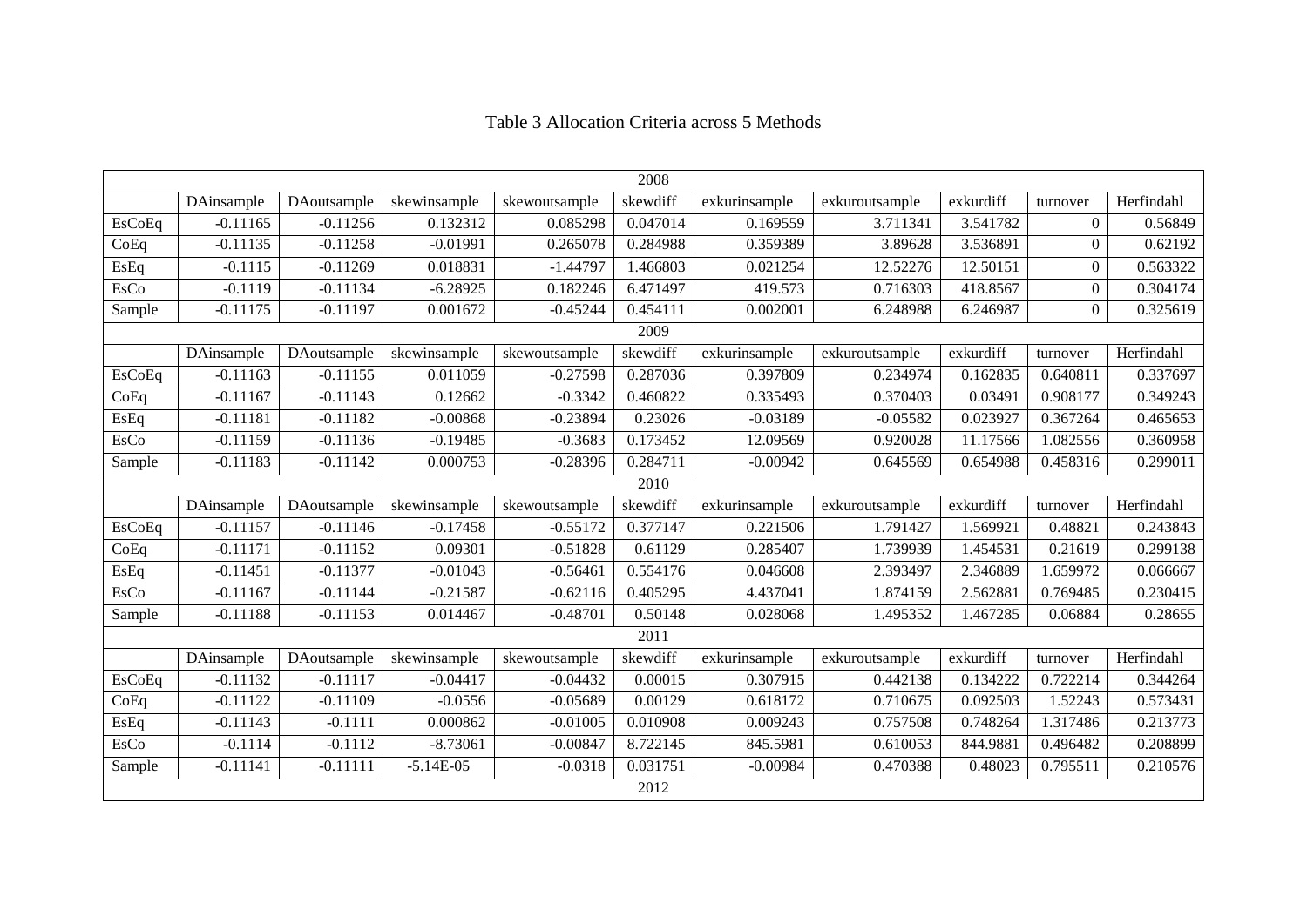|               | DAinsample | DAoutsample | skewinsample | skewoutsample | skewdiff | exkurinsample | exkuroutsample | exkurdiff | turnover | Herfindahl |
|---------------|------------|-------------|--------------|---------------|----------|---------------|----------------|-----------|----------|------------|
| <b>EsCoEq</b> | $-0.11122$ |             | 0.014964     |               |          | 0.080257      |                |           | 0.825921 | 0.249259   |
| CoEq          | $-0.11121$ |             | $-0.04542$   |               |          | 0.084172      |                |           | .095843  | 0.228651   |
| EsEq          | $-0.11133$ |             | $-0.0129$    |               |          | 0.029853      |                |           | 0.3518   | 0.246443   |
| EsCo          | $-0.11126$ |             | $-0.16954$   |               |          | 2.040057      |                |           | ).48981  | 0.242937   |
| Sample        | $-0.11128$ |             | $-0.00746$   |               |          | 0.036474      |                |           | 0.481838 | 0.268293   |

Source: Compiled by the author.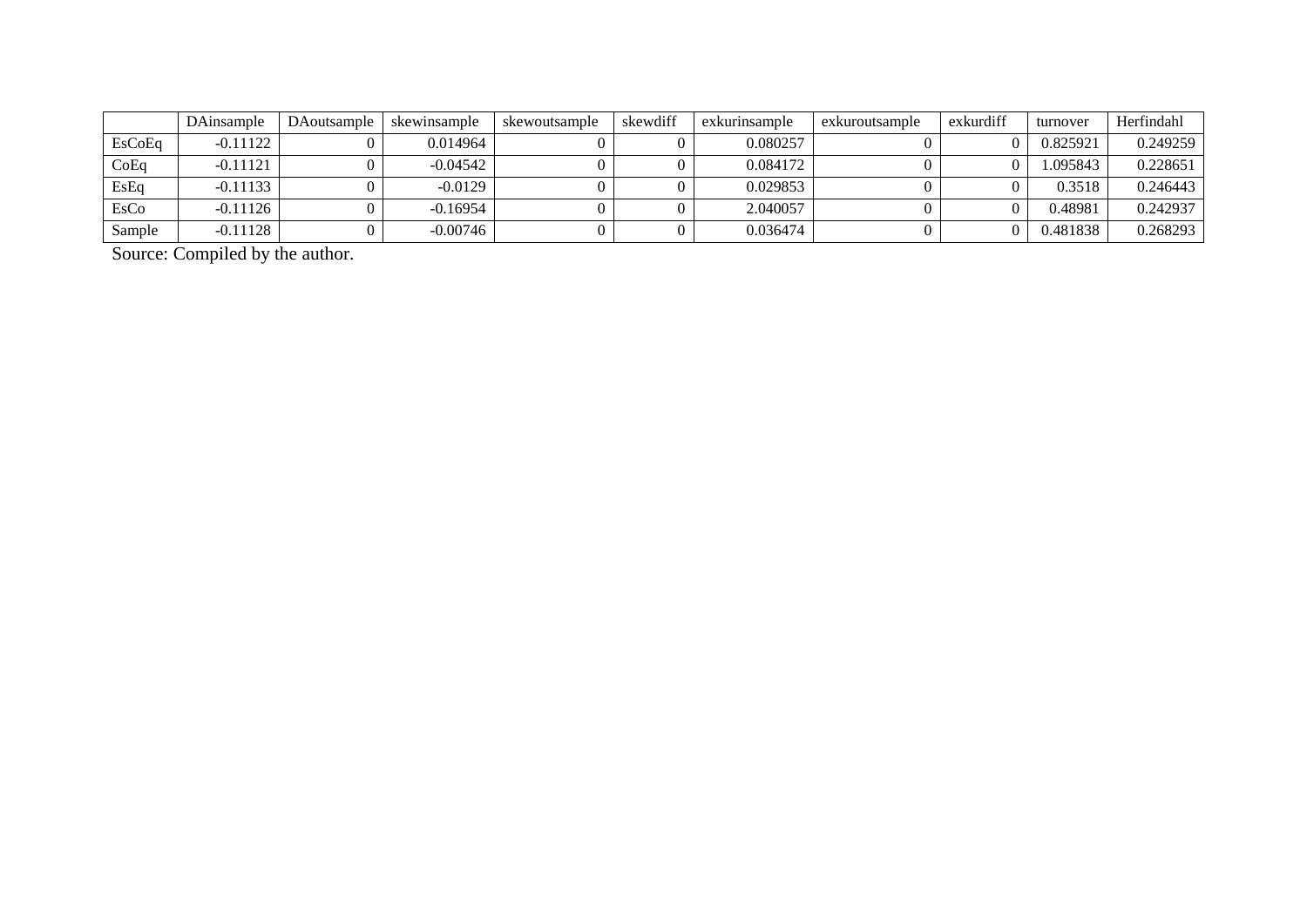|             | All | Financial   | <b>Risk</b>    | Allocation |
|-------------|-----|-------------|----------------|------------|
|             |     | Performance | Predictability | Efficacy   |
| EsCoEq      |     |             |                |            |
| CoEq        |     |             |                |            |
| EsEq        |     |             |                |            |
| <b>EsCo</b> |     |             |                |            |
| Sample      |     |             |                |            |

#### Table 4 Performance Ranking in Three Categories

Notes: The numbers indicate the rankings of each method compared with other methods according to a specific criterion indicated by the column caption.

Source: Compiled by the author.

# Table 5 Performance Rankings Summarized from Four Sample Separations

|        | All | Financial   | <b>Risk</b>    | Stability | Diversification |
|--------|-----|-------------|----------------|-----------|-----------------|
|        |     | Performance | Predictability |           |                 |
| EsCoEq |     |             |                |           |                 |
| CoEq   |     |             |                |           |                 |
| EsEq   |     |             |                |           |                 |
| EsCo   |     |             |                |           |                 |
| Sample |     |             |                |           |                 |

Notes: The numbers indicate the rankings of each method compared with other methods according to a specific criterion indicated by the column caption. The result is reached by summarizing rankings across the four sample separations.

Source: Compiled by the author.

# Table 6 Ranking indices for all 15 assets

|               | All | Financial   | <b>Risk</b>    | Stability   Diversification |
|---------------|-----|-------------|----------------|-----------------------------|
|               |     | Performance | Predictability |                             |
| <b>EsCoEq</b> |     |             |                |                             |
| CoEq          |     |             |                |                             |
| EsEq          |     |             |                |                             |
| EsCo          |     |             |                |                             |
| Sample        |     |             |                |                             |

Notes: The numbers indicate the rankings of each method compared with other methods according to a specific criterion indicated by the column caption. The upward and downward pointing arrows represent the rising or falling of the method's ranking compared to the proposed three-component method in the first row. Source: Compiled by the author.

| Table 7 Ranking indices for 12 financial assets |  |  |  |  |
|-------------------------------------------------|--|--|--|--|
|-------------------------------------------------|--|--|--|--|

|               | All | Financial                      | <b>Risk</b>    | Stability                     | Diversification |
|---------------|-----|--------------------------------|----------------|-------------------------------|-----------------|
|               |     | Performance                    | Predictability |                               |                 |
| <b>EsCoEq</b> |     |                                |                |                               |                 |
| CoEq          |     | 个个                             |                | $4\left( \frac{1}{2} \right)$ |                 |
| EsEq          |     | $\rightarrow$ ( $\downarrow$ ) | ` ↓            | ∠\ ↓                          |                 |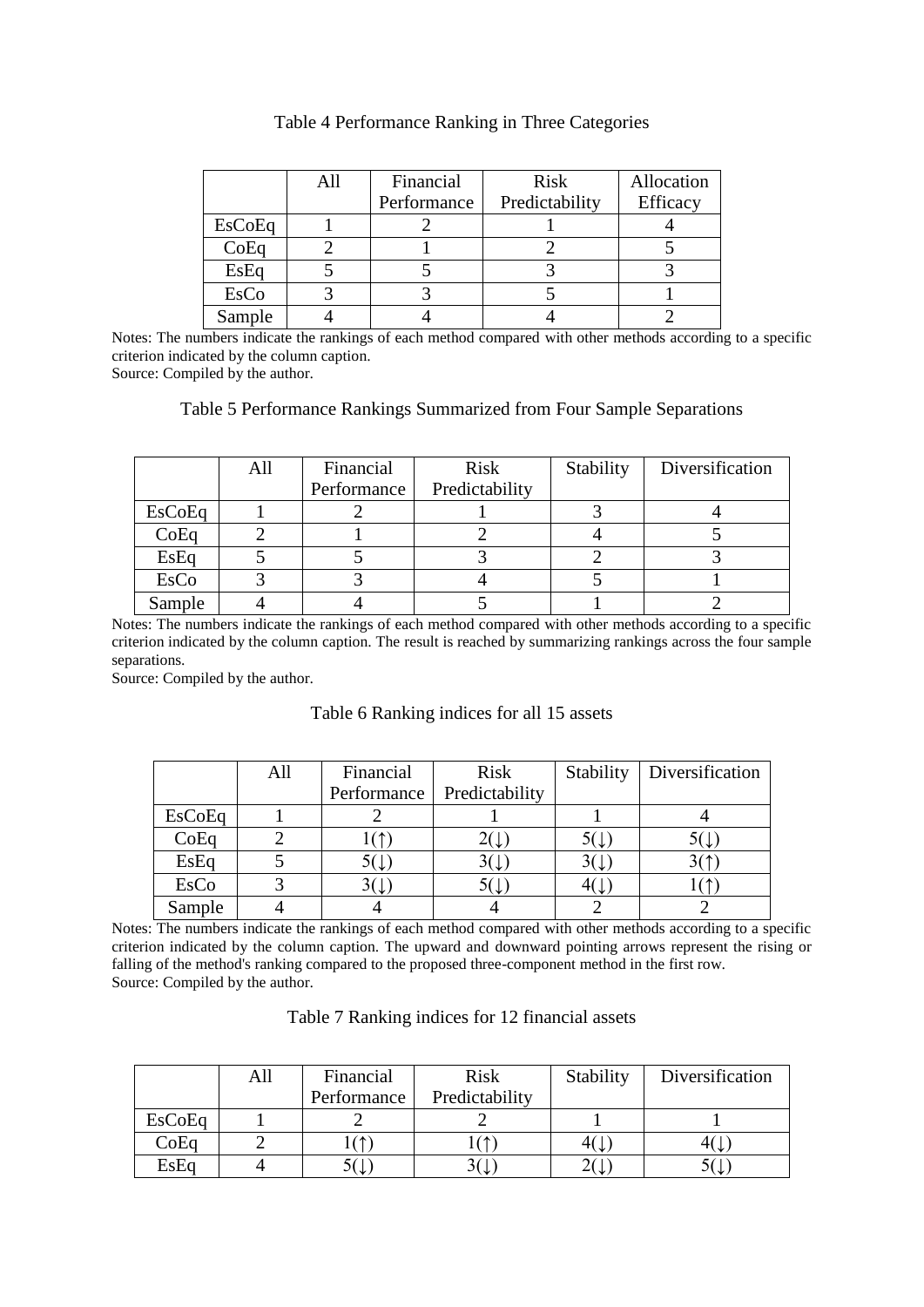| $\sim$<br>–<br>Het<br>しさしし            | ັ<br>N. | - sta | ັ<br>بتك | تبايد<br>- |
|---------------------------------------|---------|-------|----------|------------|
| $\sim$ $\sim$ $\sim$ $\sim$<br>Sample |         |       |          |            |

Notes: The numbers indicate the rankings of each method compared with other methods according to a specific criterion indicated by the column caption. The upward and downward pointing arrows represent the rising or falling of the method's ranking compared to the proposed three-component method in the first row. Source: Compiled by the author.

# Table 8 Ranking indices for stocks

|               | All | Financial   | <b>Risk</b>    | Stability      | Diversification |
|---------------|-----|-------------|----------------|----------------|-----------------|
|               |     | Performance | Predictability |                |                 |
| <b>EsCoEq</b> |     |             |                |                |                 |
| CoEq          |     |             |                |                |                 |
| EsEq          |     |             |                |                |                 |
| <b>EsCo</b>   |     |             |                | $5(\downarrow$ |                 |
| Sample        |     |             |                |                |                 |

Notes: The numbers indicate the rankings of each method compared with other methods according to a specific criterion indicated by the column caption. The upward and downward pointing arrows represent the rising or falling of the method's ranking compared to the proposed three-component method in the first row. Source: Compiled by the author.

#### Table 9 Ranking indices for bonds

|               | All | Financial   | <b>Risk</b>    | Stability | Diversification |
|---------------|-----|-------------|----------------|-----------|-----------------|
|               |     | Performance | Predictability |           |                 |
| <b>EsCoEq</b> |     |             |                |           |                 |
| CoEq          |     |             | – \ ↓          | ЭL        |                 |
| EsEq          |     |             |                |           |                 |
| EsCo          |     |             |                |           |                 |
| Sample        |     |             |                |           |                 |

Notes: The numbers indicate the rankings of each method compared with other methods according to a specific criterion indicated by the column caption. The upward and downward pointing arrows represent the rising or falling of the method's ranking compared to the proposed three-component method in the first row. Source: Compiled by the author.

#### Table 10 Components' effects

|                                 | Financial    | <b>Risk</b>                                   | Stability | Diversification |  |  |  |  |
|---------------------------------|--------------|-----------------------------------------------|-----------|-----------------|--|--|--|--|
|                                 | Performance  | Predictability                                |           |                 |  |  |  |  |
| CoEq (Missing Estimation Error) |              |                                               |           |                 |  |  |  |  |
| All                             |              |                                               |           | (↓)             |  |  |  |  |
| Asset                           |              |                                               |           |                 |  |  |  |  |
| Financial                       | $\uparrow$ ) | (↑)                                           |           | (↓)             |  |  |  |  |
| <b>Stocks</b>                   |              |                                               |           |                 |  |  |  |  |
| <b>Bonds</b>                    |              |                                               | (↓)       |                 |  |  |  |  |
| EsEq (Missing Copula)           |              |                                               |           |                 |  |  |  |  |
| All                             |              | $\left(\begin{array}{c} 1 \end{array}\right)$ |           | $\uparrow$      |  |  |  |  |
| Asset                           |              |                                               |           |                 |  |  |  |  |
| Financial                       |              |                                               |           |                 |  |  |  |  |